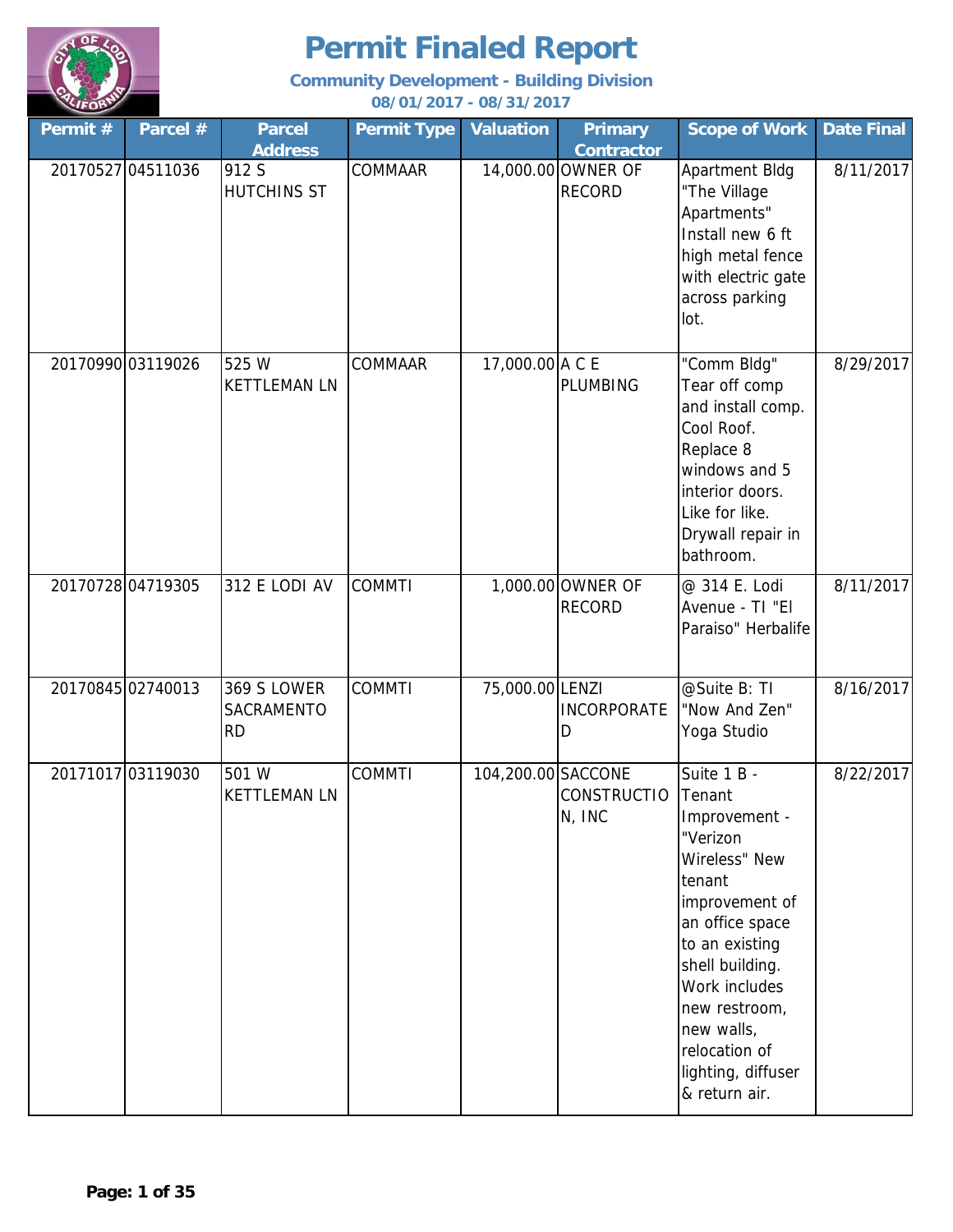

| Permit# | Parcel #          | <b>Parcel</b><br><b>Address</b> | <b>Permit Type</b> | <b>Valuation</b> | <b>Primary</b><br><b>Contractor</b>                                                                      | <b>Scope of Work</b>                                                              | <b>Date Final</b> |
|---------|-------------------|---------------------------------|--------------------|------------------|----------------------------------------------------------------------------------------------------------|-----------------------------------------------------------------------------------|-------------------|
|         | 20171179 02733008 | 2437<br><b>BRITTANY CT</b>      | <b>DEMOLISH</b>    | 5,000.00 Pride   | Landscape                                                                                                | Remove<br>inground<br>swimming pool                                               | 8/23/2017         |
|         | 2017128504306412  | 114 S<br><b>STOCKTON ST</b>     | <b>DEMOLISH</b>    | 1,500.00 TR      | <b>CONSTRUCTIO</b><br>N                                                                                  | Demolish shed at<br>rear of property                                              | 8/23/2017         |
|         | 20171882 04144018 | 201 RIVER<br><b>OAKS DR</b>     | <b>DEMOLISH</b>    | 1,500.00 BRENT   | <b>WORKMAN</b><br><b>CONSTRUCTIO</b><br>N                                                                | Demolish kitchen<br>area                                                          | 8/30/2017         |
|         | 2017020204702056  | 405 S MAIN ST                   | <b>ELECSERV</b>    |                  | 200,000.00 MVR Electrical<br>Services, Inc.                                                              | New service for<br>equipment, back<br>feed existing<br>service - "M&R<br>Packing" | 8/29/2017         |
|         | 2017140102919018  | 2315 BURTON<br>WY               | <b>ELECSERV</b>    |                  | 1,600.00 AGANS &<br>AGANS INC.<br>DBA: A & A<br><b>ELECTRIC</b>                                          | 125 amp service<br>upgrade to 200<br>amp - same<br>location                       | 8/31/2017         |
|         | 20162715 04135071 | 203<br><b>DONNER</b><br>DR      | <b>EQUIP</b>       |                  | 7,500.00 ALADDIN<br><b>HEATING &amp;</b><br><b>AIR</b><br><b>CONDITIONING</b>                            | Replace existing<br>HVAC roof top<br>package unit                                 | 8/1/2017          |
|         | 2017123302929028  | 2540<br><b>COTTONWOOD</b><br>DR | <b>EQUIP</b>       |                  | 10,279.00 HONEYS AIR<br><b>INC</b>                                                                       | change out<br>existing HVAC<br>rooftop package<br>unit                            | 8/1/2017          |
|         | 2017114103113030  | 810 WINDSOR<br>DR               | <b>EQUIP</b>       |                  | 7,734.00 ALL AIR INC.<br><b>DBA ALL AIR</b><br><b>HEATING &amp;</b><br><b>AIR</b><br><b>CONDITIONING</b> | <b>HVAC changeout</b><br>split system like<br>for like                            | 8/2/2017          |
|         | 2017167302905011  | 2331 TEJON ST EQUIP             |                    |                  | 1.00 LOZANO<br><b>INDOOR</b><br><b>ENVIRONMENT</b><br><b>AL</b>                                          | @ 2333 Tejon<br>Street - Duplex -<br>Replace HVAC on<br>roof                      | 8/2/2017          |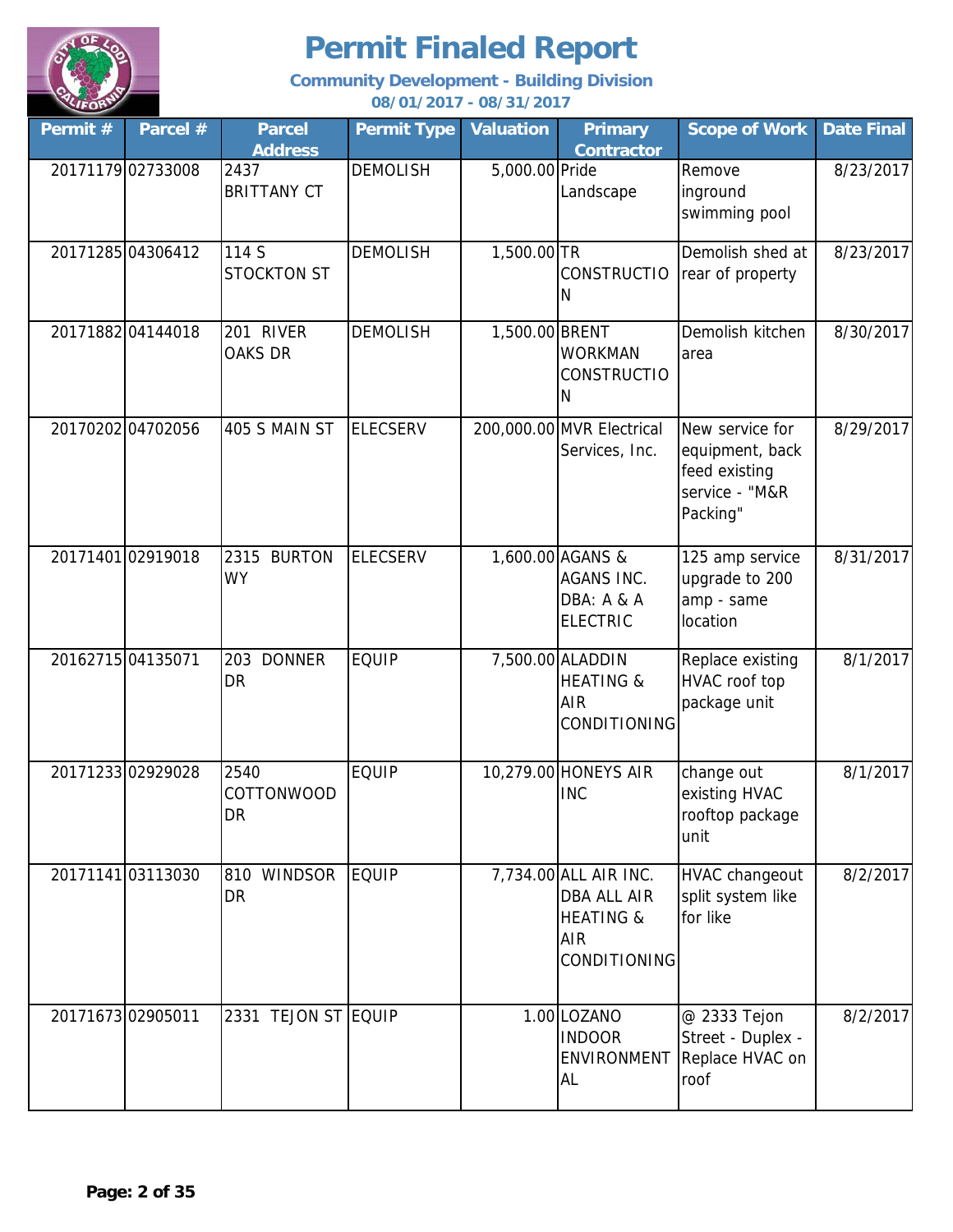

| Permit #         | Parcel #          | <b>Parcel</b><br><b>Address</b> | <b>Permit Type</b> | <b>Valuation</b> | <b>Primary</b><br>Contractor                                                                        | <b>Scope of Work</b>                                                              | <b>Date Final</b> |
|------------------|-------------------|---------------------------------|--------------------|------------------|-----------------------------------------------------------------------------------------------------|-----------------------------------------------------------------------------------|-------------------|
|                  | 20171520 02921008 | 213 RAINIER<br>DR               | <b>EQUIP</b>       | 5,000.00 AIR     | SPECIALIST                                                                                          | Change out<br>HVAC package<br>unit like for like<br>on roof.                      | 8/3/2017          |
| 2017153103525301 |                   | 1448 W<br><b>LOCUST ST</b>      | <b>EQUIP</b>       | 9,600.00 TOKAY   | <b>HEATING AND</b><br><b>AIR</b><br><b>CONDITIONING</b>                                             | Replace existing<br><b>HVAC</b> package<br>unit on roof                           | 8/3/2017          |
|                  | 2017131103918215  | 835 DAISY AV                    | <b>EQUIP</b>       | 8,150.00 BELL    | <b>BROTHER'S</b><br><b>HEATING AND</b><br>AIR INC.                                                  | Replace water<br>heater like for<br>like. Replace 80<br>If of waterwater<br>line. | 8/3/2017          |
|                  | 20171400 04312322 | <b>401 E OAK ST</b>             | <b>EQUIP</b>       |                  | 5,000.00 ALL AIR INC<br>DBA: ALL AIR<br><b>HEATING &amp;</b><br><b>AIR</b><br><b>CONDITIONING</b>   | Replace AC<br>condenser only.                                                     | 8/3/2017          |
|                  | 2017066303928013  | 1021<br>EDGEWOOD DR             | <b>EQUIP</b>       |                  | 7,880.00 LODI SERVICE<br><b>HEATING &amp;</b><br>COOLING                                            | <b>HVAC changeout</b><br>package unit on<br>roof. Same<br>location                | 8/7/2017          |
|                  | 20171269 05864013 | 2436 VINTAGE<br>OAKS CT         | <b>EQUIP</b>       |                  | 6,500.00 ALL AIR INC<br>DBA: ALL AIR<br><b>HEATING &amp;</b><br><b>AIR</b><br><b>CONDITIONING</b>   | Replace HVAC<br>split system. Like<br>for like                                    | 8/7/2017          |
|                  | 2017106202739023  | 1215<br>SALZBURG LN             | <b>EQUIP</b>       |                  | 11,650.00 ALL AIR INC.<br>DBA: ALL AIR<br><b>HEATING &amp;</b><br><b>AIR</b><br><b>CONDITIONING</b> | Install HVAC split<br>system Ac on<br>ground.                                     | 8/7/2017          |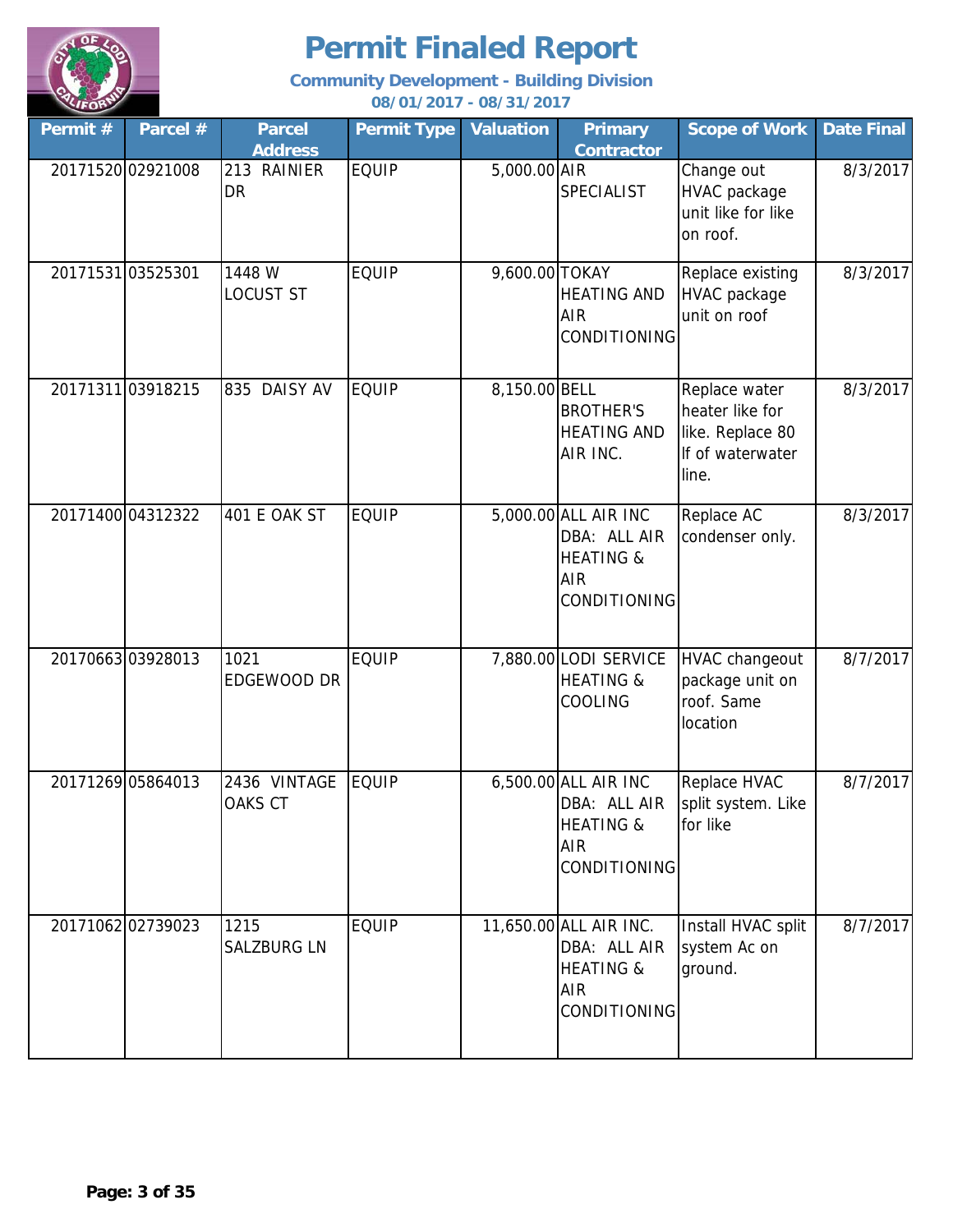

| Permit # | Parcel #          | <b>Parcel</b><br><b>Address</b> | <b>Permit Type</b> | <b>Valuation</b> | <b>Primary</b><br><b>Contractor</b>                     | <b>Scope of Work</b>                                                                                                         | <b>Date Final</b> |
|----------|-------------------|---------------------------------|--------------------|------------------|---------------------------------------------------------|------------------------------------------------------------------------------------------------------------------------------|-------------------|
|          | 2017156604719423  | 309 FLORA ST                    | <b>EQUIP</b>       | 2,000.00 ABILITY | <b>ACCESS</b><br><b>PLUMBING &amp;</b><br><b>ROOTER</b> | Install tankless<br>water heater<br>located outside<br>wall 3/4" gas<br>line. Moved from<br>basement to<br>exterior of house | 8/7/2017          |
|          | 2017168302912125  | 8 N<br>CAMBRIDGE DR             | <b>EQUIP</b>       |                  | 8,215.00 SERVICE NOW<br>PLUMBING &<br><b>ROOTER</b>     | Repipe hot and<br>cold water lines<br>through<br>attic(was in<br>concrete slab)<br>Replace water<br>heater in garage.        | 8/7/2017          |
|          | 20171714 04731118 | 433 CHERRY ST EQUIP             |                    |                  | 5,100.00 TIRADO'S<br><b>HEATING AND</b><br><b>AIR</b>   | @ unit #4 -<br><b>HVAC changeout</b><br>package unit on<br>CONDITIONING roof. like for like                                  | 8/8/2017          |
|          | 20171149 02735012 | 2058<br><b>PETERSBURG</b><br>WY | <b>EQUIP</b>       |                  | 14,617.00 HONEYS AIR<br><b>INC</b>                      | Replace existing<br>HVAC with new<br>4-ton split system                                                                      | 8/8/2017          |
|          | 2017115305856041  | 2097<br>WYNDHAM WY              | <b>EQUIP</b>       |                  | 7,824.00 ECO SYSTEMS                                    | <b>HVAC</b> changeout<br>HEATING & AIR split system. like<br>for like.                                                       | 8/8/2017          |
|          | 2017087304304210  | 200 S<br>PLEASANT AV            | <b>EQUIP</b>       | 7,000.00 BRENT   | <b>WORKMAN</b><br><b>CONSTRUCTIO</b><br>Ν               | <b>Add Electrical</b><br>plugs and LED<br>decorative rope<br>lighting in foyer.                                              | 8/8/2017          |
|          | 20162027 06231007 | 123 ADOBE CT                    | <b>EQUIP</b>       |                  | 5,500.00 HEATER MAN<br>HEATING & AIR package unit       | Unit B - HVAC<br>replacement on<br>roof                                                                                      | 8/8/2017          |
|          | 2017015104104007  | 315 EUREKA AV EQUIP             |                    |                  | 2,861.00 SJRRSS INC.                                    | Replace appx 40<br>LF of sewer line<br>in back yard.                                                                         | 8/9/2017          |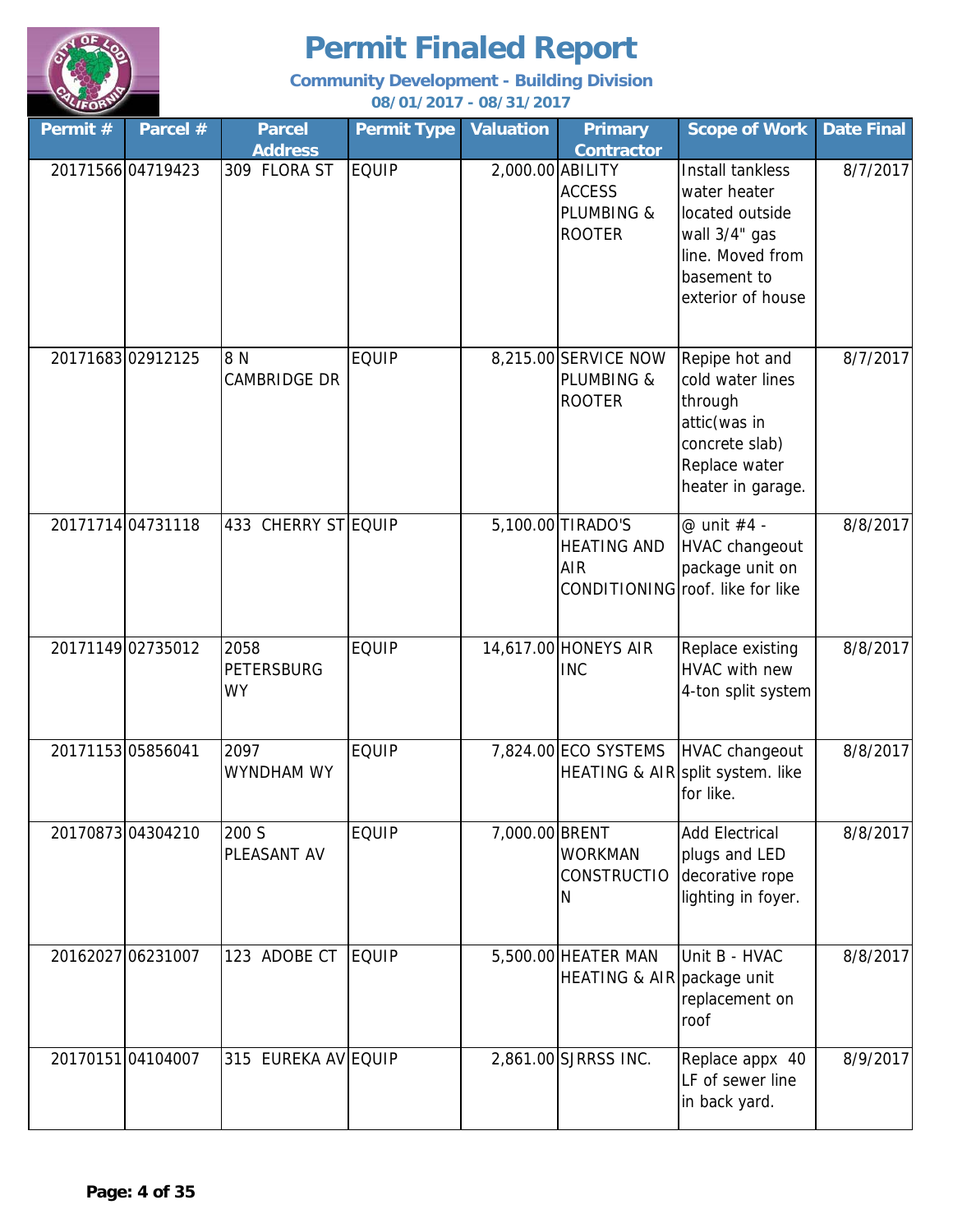

| Permit# | Parcel #          | <b>Parcel</b><br><b>Address</b> | <b>Permit Type</b> | <b>Valuation</b> | <b>Primary</b><br><b>Contractor</b>                                                                       | <b>Scope of Work</b>                                                                                                                    | <b>Date Final</b> |
|---------|-------------------|---------------------------------|--------------------|------------------|-----------------------------------------------------------------------------------------------------------|-----------------------------------------------------------------------------------------------------------------------------------------|-------------------|
|         | 20171425 02730036 | 902 COLOGNE<br>CT               | <b>EQUIP</b>       | 12,295.00 TOKAY  | <b>HEATING AND</b><br><b>AIR</b>                                                                          | Remove existing<br>split system.<br>Replace with<br>CONDITIONING new consedser in<br>backyard and<br>new furnace and<br>coil in garage. | 8/9/2017          |
|         | 20171604 03306008 | 800 VIRGINIA<br>AV              | <b>EQUIP</b>       | 11,398.00 BELL   | <b>BROTHER'S</b><br><b>HEATING AND</b><br>AIR INC.                                                        | Split HVAC<br>change out                                                                                                                | 8/9/2017          |
|         | 2017161204149023  | 141 RIVER<br>POINTE CI          | <b>EQUIP</b>       | 11,695.00 TOKAY  | <b>HEATING AND</b><br>AIR<br>CONDITIONING ground                                                          | Replacing<br>existing HVAC<br>unit outside on                                                                                           | 8/10/2017         |
|         | 20171245 03322029 | 600<br><b>ATHERTON DR</b>       | <b>EQUIP</b>       |                  | 7,500.00 LODI SERVICE<br><b>HEATING &amp;</b><br>COOLING                                                  | HVAC change<br>out same<br>location Split<br>system. AC on<br>ground                                                                    | 8/10/2017         |
|         | 20170607 02933003 | 2525 TEJON ST EQUIP             |                    |                  | 6,000.00 CHESS AIR INC HVAC equip                                                                         | replacement split<br>system - same<br>for same                                                                                          | 8/10/2017         |
|         | 2017014202727018  | 2352<br><b>GRENOBLE DR</b>      | <b>EQUIP</b>       |                  | 23,213.00 ALL AIR INC.<br><b>DBA ALL AIR</b><br><b>HEATING &amp;</b><br><b>AIR</b><br><b>CONDITIONING</b> | Change out<br>package unit like<br>for like                                                                                             | 8/10/2017         |
|         | 20171427 02933056 | 2615<br>CANDLEWOOD<br>DR        | <b>EQUIP</b>       | 8,150.00 TOKAY   | <b>HEATING AND</b><br><b>AIR</b><br>CONDITIONING ground and in                                            | Replace existing<br><b>HVAC split</b><br>system on<br>garage                                                                            | 8/11/2017         |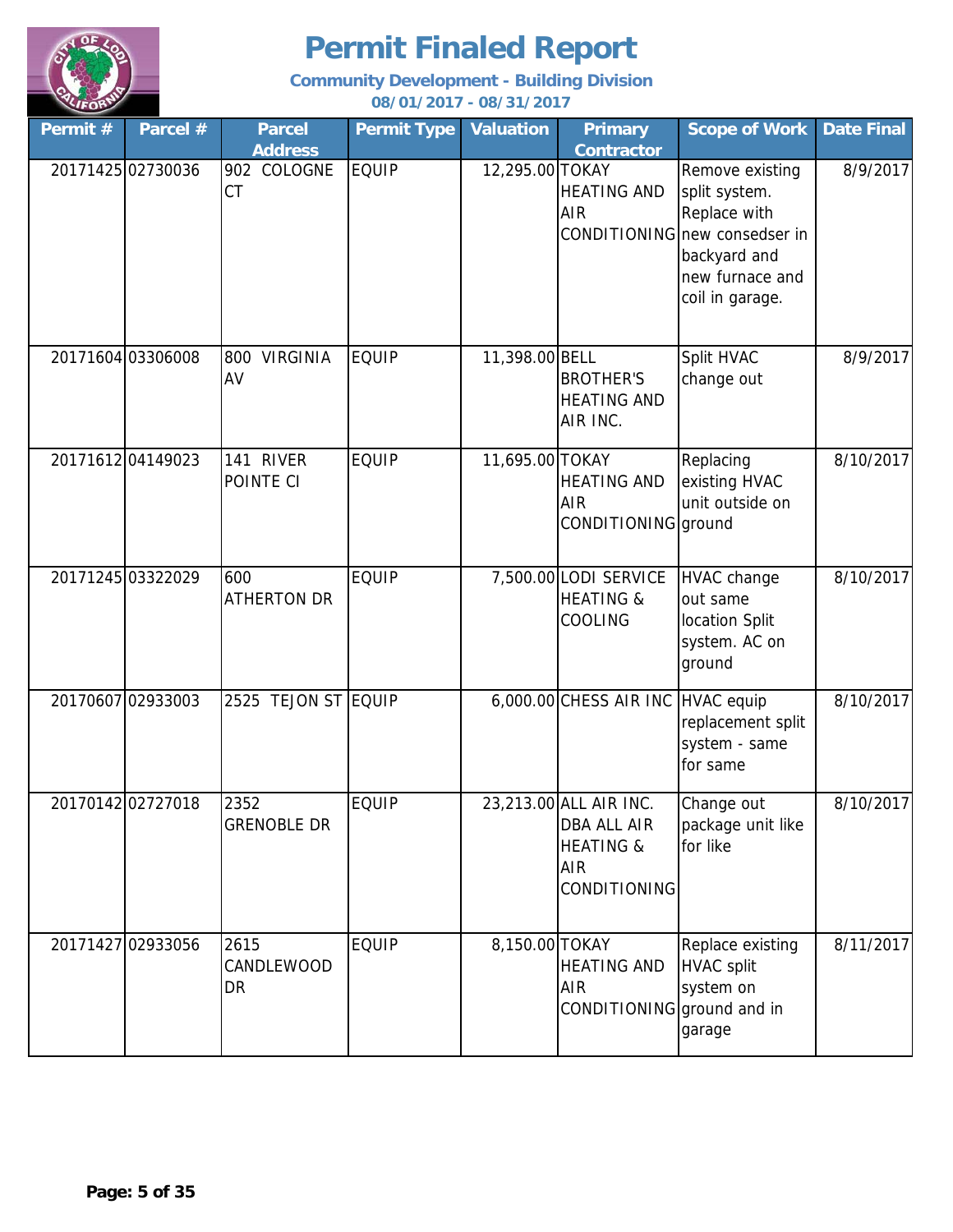

| Permit # | Parcel #          | <b>Parcel</b><br><b>Address</b> | <b>Permit Type</b> | <b>Valuation</b> | <b>Primary</b><br><b>Contractor</b>                                                               | <b>Scope of Work</b>                                                | <b>Date Final</b> |
|----------|-------------------|---------------------------------|--------------------|------------------|---------------------------------------------------------------------------------------------------|---------------------------------------------------------------------|-------------------|
|          | 20171139 04710032 | 1051 S<br><b>CENTRAL AV</b>     | <b>EQUIP</b>       | 9,039.00 DEREK   | <b>SAWYERS</b><br><b>SMART</b><br><b>SNERGY</b><br><b>HEATING &amp;</b><br>AIR INC.               | Replace existing<br><b>HVAC split</b><br>system.                    | 8/11/2017         |
|          | 2017147003517230  | 410 N LOMA DR EQUIP             |                    |                  | 5,980.00 GIDDENS                                                                                  | Unit #7 - HVAC<br><b>BROTHERS INC</b> change out split<br>system    | 8/11/2017         |
|          | 2017145506258008  | 2553 KIRSTEN<br>C <sub>T</sub>  | <b>EQUIP</b>       |                  | 8,378.00 ALL AIR INC.<br><b>DBA ALL AIR</b><br><b>HEATING &amp;</b><br><b>AIR</b><br>CONDITIONING | <b>HVAC</b> replace<br>split system like<br>for like.               | 8/14/2017         |
|          | 20171279 06005418 | 917 PINOT<br><b>NOIR DR</b>     | <b>EQUIP</b>       | 5,500.00 AIR     | <b>SPECIALIST</b>                                                                                 | <b>HVAC split</b><br>system change<br>out                           | 8/14/2017         |
|          | 20171194 05824002 | 1927<br>LAKESHORE DR            | <b>EQUIP</b>       | 10,411.00 BELL   | <b>BROTHER'S</b><br><b>HEATING AND</b><br>AIR INC.                                                | Changeout HVAC<br>5 ton 15seer<br>12.5 eer<br>condenser and<br>coil | 8/15/2017         |
|          | 20171544 02725030 | 2375<br><b>BRITTANY LN</b>      | <b>EQUIP</b>       |                  | 7,950.00 LODI SERVICE<br><b>HEATING &amp;</b><br>COOLING                                          | A/C only change<br>out same<br>location - side<br>yard              | 8/15/2017         |
|          | 20171497 03313027 | 918 TARA PL                     | <b>EQUIP</b>       | 17,220.00 BONNEY | PLUMBING, INC unit like for like                                                                  | <b>HVAC</b> package                                                 | 8/15/2017         |
|          | 20171505 03504026 | 1918 LAKE ST                    | <b>EQUIP</b>       | 10,489.00 DEREK  | <b>SAWYERS</b><br><b>SMART</b><br><b>SNERGY</b><br><b>HEATING &amp;</b><br>AIR INC.               | <b>HVAC changeout</b><br>split system. Like<br>for like.            | 8/16/2017         |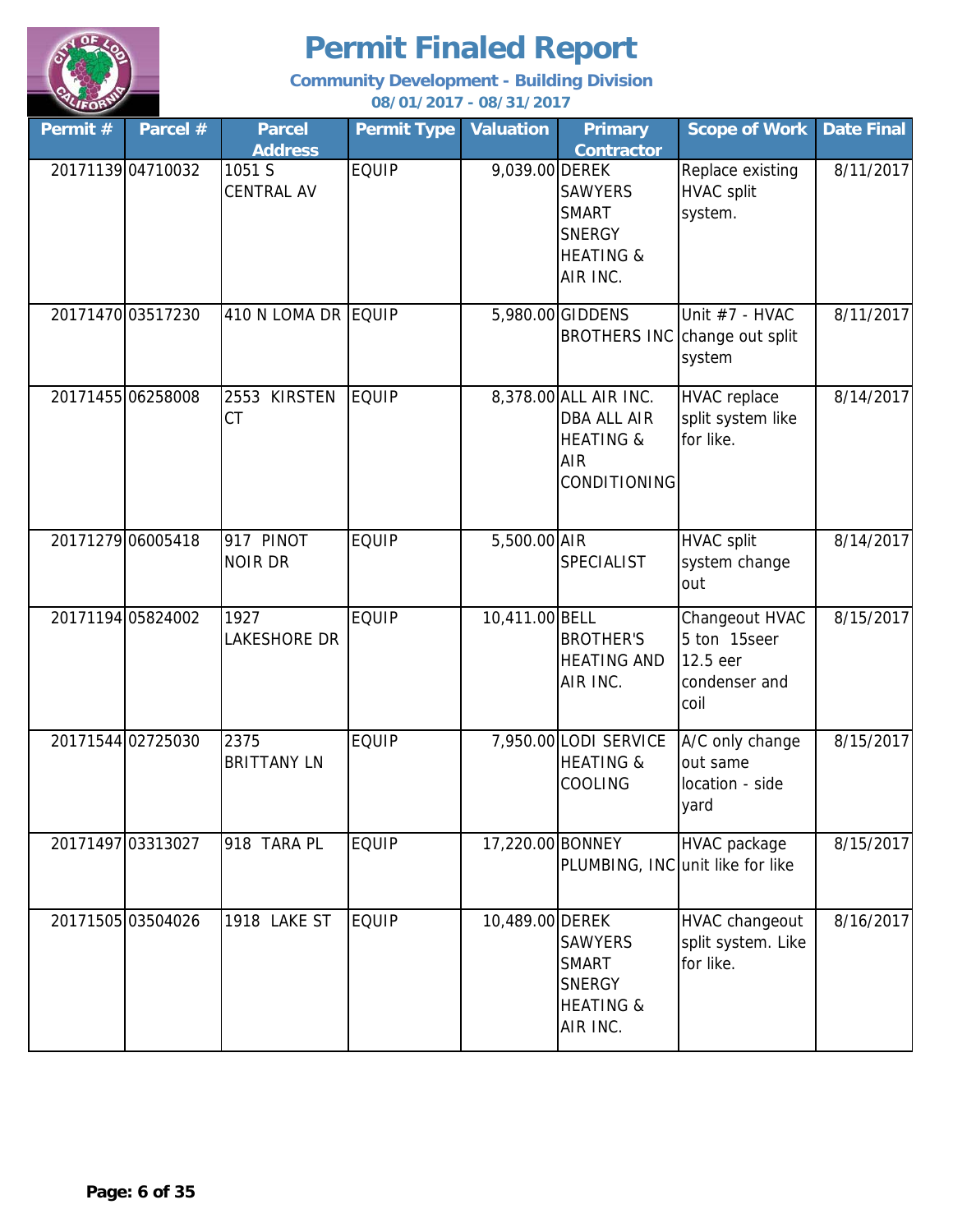

| Permit #          | Parcel #          | <b>Parcel</b><br><b>Address</b>        | <b>Permit Type</b> | <b>Valuation</b> | <b>Primary</b><br><b>Contractor</b>                                                               | <b>Scope of Work</b>                                                                             | <b>Date Final</b> |
|-------------------|-------------------|----------------------------------------|--------------------|------------------|---------------------------------------------------------------------------------------------------|--------------------------------------------------------------------------------------------------|-------------------|
|                   | 2017145006036044  | 2250 S<br><b>SCARBOROUGH</b><br>#17 DR | <b>EQUIP</b>       |                  | 7,869.00 ALL AIR INC.<br>DBA ALL AIR<br><b>HEATING &amp;</b><br><b>AIR</b><br><b>CONDITIONING</b> | Replace HVAC<br>split system. Like<br>for like.                                                  | 8/17/2017         |
| 2017062303519047  |                   | 1621 HOLLY DR EQUIP                    |                    |                  | 6,155.00 MASTER<br>SWEEP-N-<br><b>CLEAN</b>                                                       | Install<br>woodstove insert<br>with chimney<br>liner                                             | 8/17/2017         |
| 20163102 06233021 |                   | 341<br><b>RAVENWOOD</b><br><b>WY</b>   | <b>EQUIP</b>       |                  | 7,250.00 HEATER MAN<br>HEATING & AIR replacement -                                                | Packaged HVAC<br>roof top - same<br>location as<br>original                                      | 8/17/2017         |
| 2017175303513204  |                   | 1906 W<br><b>WALNUT ST</b>             | <b>EQUIP</b>       |                  | 2,900.00 OROSON<br><b>PLUMBING</b>                                                                | Replace 60" of 4"<br>sewer from<br>exterior point of<br>house to public<br>works sewer           | 8/17/2017         |
|                   | 20171654 05842029 | 1904<br><b>PROVIDENCE</b><br><b>WY</b> | <b>EQUIP</b>       | 8,950.00 BAKERS  |                                                                                                   | <b>HVAC</b> changeout<br>HEATING & AIR furnace and coil<br>in garage.<br>Condenser on<br>ground. | 8/17/2017         |
| 20171859 04320121 |                   | 217 N<br><b>GARFIELD ST</b>            | <b>EQUIP</b>       |                  | 50.00 OWNER OF<br><b>RECORD</b>                                                                   | Located at 219 N<br><b>Garfiled St</b><br>Adjustment on<br>existing 100 amp<br>electrical panel. | 8/17/2017         |
|                   | 20171823 05837016 | 2215 LUPINE<br>CT                      | <b>EQUIP</b>       |                  | 1,500.00 PHIL AND<br>PAUL'S<br>PLUMBING                                                           | Replace Water<br>Heater in garage<br>like for like                                               | 8/21/2017         |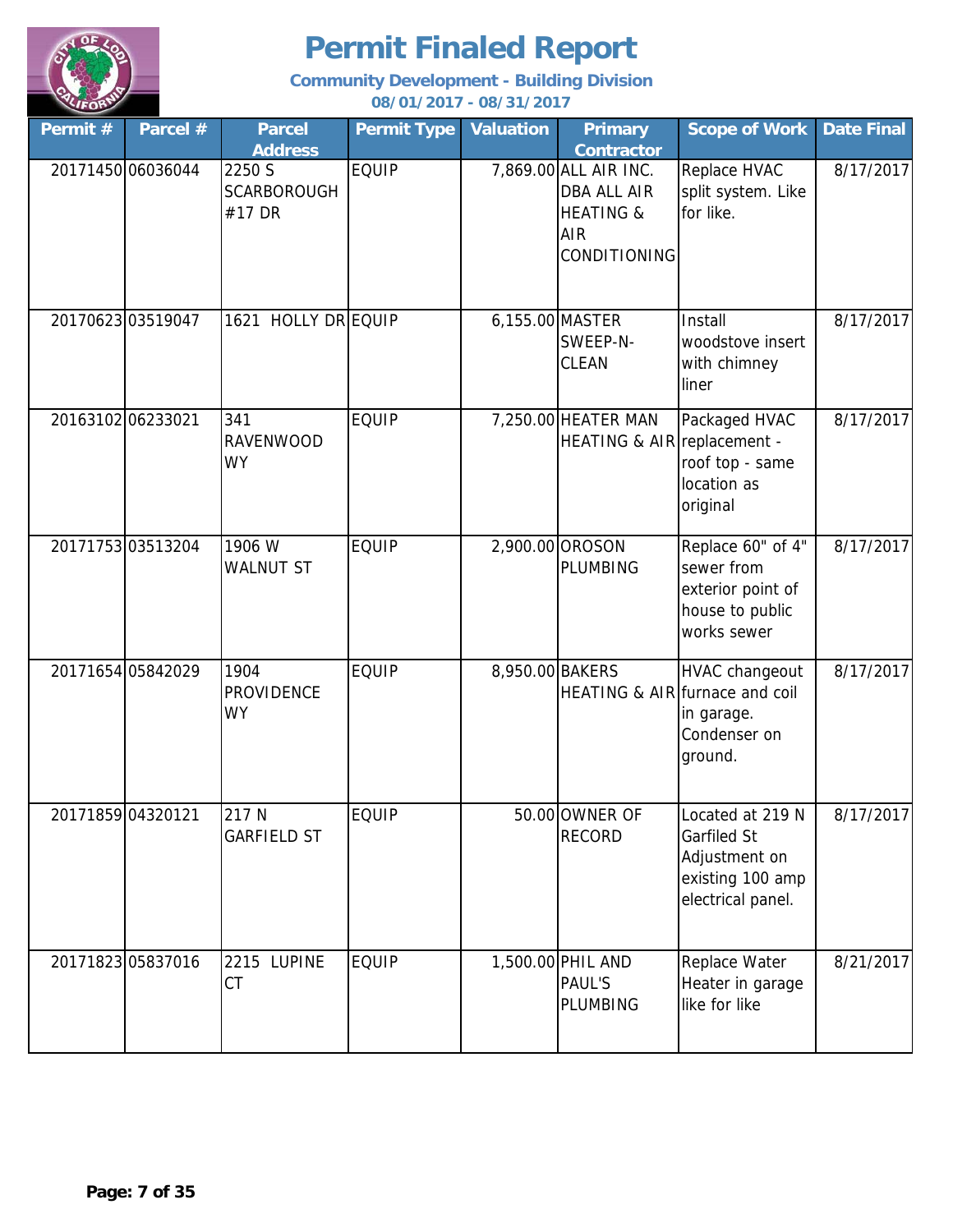

| Permit # | Parcel #          | <b>Parcel</b><br><b>Address</b> | <b>Permit Type</b> | <b>Valuation</b> | <b>Primary</b><br><b>Contractor</b>                                                               | <b>Scope of Work</b>                                                  | <b>Date Final</b> |
|----------|-------------------|---------------------------------|--------------------|------------------|---------------------------------------------------------------------------------------------------|-----------------------------------------------------------------------|-------------------|
|          | 20171620 03704306 | 15 N ORANGE<br>AV               | <b>EQUIP</b>       |                  | 8,517.00 ALL AIR INC.<br>DBA ALL AIR<br><b>HEATING &amp;</b><br><b>AIR</b><br><b>CONDITIONING</b> | Replace HVAC<br>split system - like<br>for like                       | 8/21/2017         |
|          | 2017133303109006  | 1245 S SUNSET<br>DR             | <b>EQUIP</b>       | 6,000.00 TOKAY   | <b>HEATING AND</b><br><b>AIR</b><br><b>CONDITIONING</b>                                           | Replace existing<br><b>HVAC</b> package<br>unit on roof               | 8/21/2017         |
|          | 2017144302937002  | 729<br><b>EVERGREEN DR</b>      | <b>EQUIP</b>       |                  | 17,000.00 HONEYS AIR<br><b>INC</b>                                                                | Replace existing<br><b>HVAC split</b><br>system. like for<br>like     | 8/22/2017         |
|          | 2017033103333008  | 1300 W LODI<br>#G AV            | <b>EQUIP</b>       | 7,900.00 SCOTT   | LOVOTTI                                                                                           | @ Suite G2 - 5<br>Ton Package<br>Rooftop HVAC<br>unit change out.     | 8/22/2017         |
|          | 2017164306027015  | 712 MCCOY CT EQUIP              |                    | 7,245.00 TOKAY   | <b>HEATING AND</b><br><b>AIR</b><br>CONDITIONING roof                                             | @ Unit #70 -<br>Replace existing<br>package unit on                   | 8/22/2017         |
|          | 2017186603520006  | 735<br>WESTWOOD AV              | <b>EQUIP</b>       |                  | 1,155.00 OWNER OF<br><b>RECORD</b>                                                                | Replace water<br>heater in garage                                     | 8/22/2017         |
|          | 20171854 06204330 | 1418 S<br><b>SCHOOL ST</b>      | <b>EQUIP</b>       | 1,500.00 SCOTT   | LOVOTTI                                                                                           | Replace Water<br>Heater                                               | 8/22/2017         |
|          | 20171420 05825023 | 1834<br>LAKESHORE DR            | <b>EQUIP</b>       | 18,500.00 BELL   | <b>BROTHER'S</b><br><b>HEATING AND</b><br>AIR INC.                                                | HVAC changeout<br>split system<br>same location.<br>All new ductwork. | 8/23/2017         |
|          | 20171335 03720715 | 533 W OAK ST                    | <b>EQUIP</b>       |                  | 6,000.00 COACHES<br><b>HVAC</b><br>EXTRAORDINAI (ground)<br>R                                     | HVAC package<br>unit change out                                       | 8/23/2017         |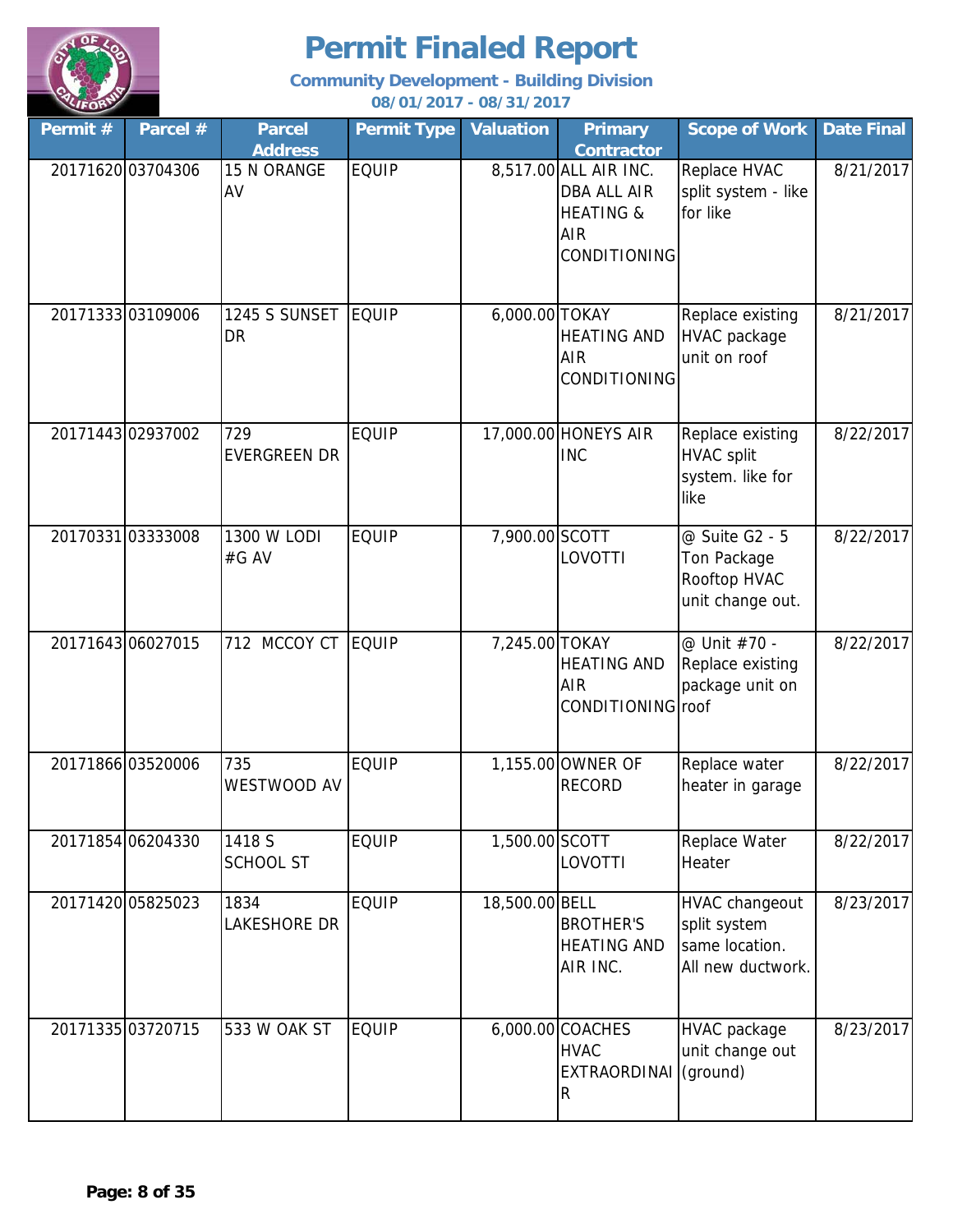

| Permit #          | Parcel #          | <b>Parcel</b><br><b>Address</b> | <b>Permit Type</b> | <b>Valuation</b> | <b>Primary</b><br><b>Contractor</b>                                                  | <b>Scope of Work</b>                                                                                                                  | <b>Date Final</b> |
|-------------------|-------------------|---------------------------------|--------------------|------------------|--------------------------------------------------------------------------------------|---------------------------------------------------------------------------------------------------------------------------------------|-------------------|
|                   | 20171411 03727022 | 407 W ELM ST                    | <b>EQUIP</b>       |                  | 1,500.00 OWNER OF<br><b>RECORD</b>                                                   | New 60 amp<br>underground<br>electrical service<br>to (e) detached<br>garage; new sub-<br>panel.                                      | 8/24/2017         |
|                   | 20171426 02910212 | 2143 DEBBIE<br>LN               | <b>EQUIP</b>       | 10,245.00 TOKAY  | <b>HEATING AND</b><br><b>AIR</b><br>CONDITIONING Condenser in                        | Replace existing<br><b>HVAC</b> split<br>system.<br>backyard,<br>furnace and coil<br>in closet.                                       | 8/24/2017         |
|                   | 20171476 05833024 | 1733 AUTUMN<br><b>WY</b>        | <b>EQUIP</b>       | 7,679.00 DEREK   | <b>SAWYERS</b><br><b>SMART</b><br><b>SNERGY</b><br><b>HEATING &amp;</b><br>AIR INC.  | <b>HVAC</b> change<br>out. split system.<br>like for like.<br>Furnace in<br>garage.<br>Condensor on<br>ground.                        | 8/24/2017         |
|                   | 2017148105858020  | 1445<br>WILDWOOD DR             | <b>EQUIP</b>       | 7,200.00 TOKAY   | <b>HEATING AND</b><br><b>AIR</b>                                                     | Remove existing<br>split system and<br>install new<br>CONDITIONING furnace and coil<br>in attic and new<br>condensor in<br>backyard.; | 8/24/2017         |
|                   | 20170293 04507009 | 805 S CHURCH<br><b>ST</b>       | <b>EQUIP</b>       |                  | 5,550.00 AIR TECH<br><b>HEATING &amp;</b><br><b>AIR</b><br>CONDITIONING unit on roof | @805 1/2 S.<br>Church - Replace<br><b>HVAC</b> package                                                                                | 8/25/2017         |
| 20171437 06034001 |                   | 1311 W<br>CENTURY #30<br>BL     | <b>EQUIP</b>       | 7,500.00 B & E   | <b>HEATING &amp;</b><br><b>AIR</b><br>CONDITIONING ground furnace                    | <b>HCAV changeout</b><br>like for like<br>condensor on<br>in closet.                                                                  | 8/25/2017         |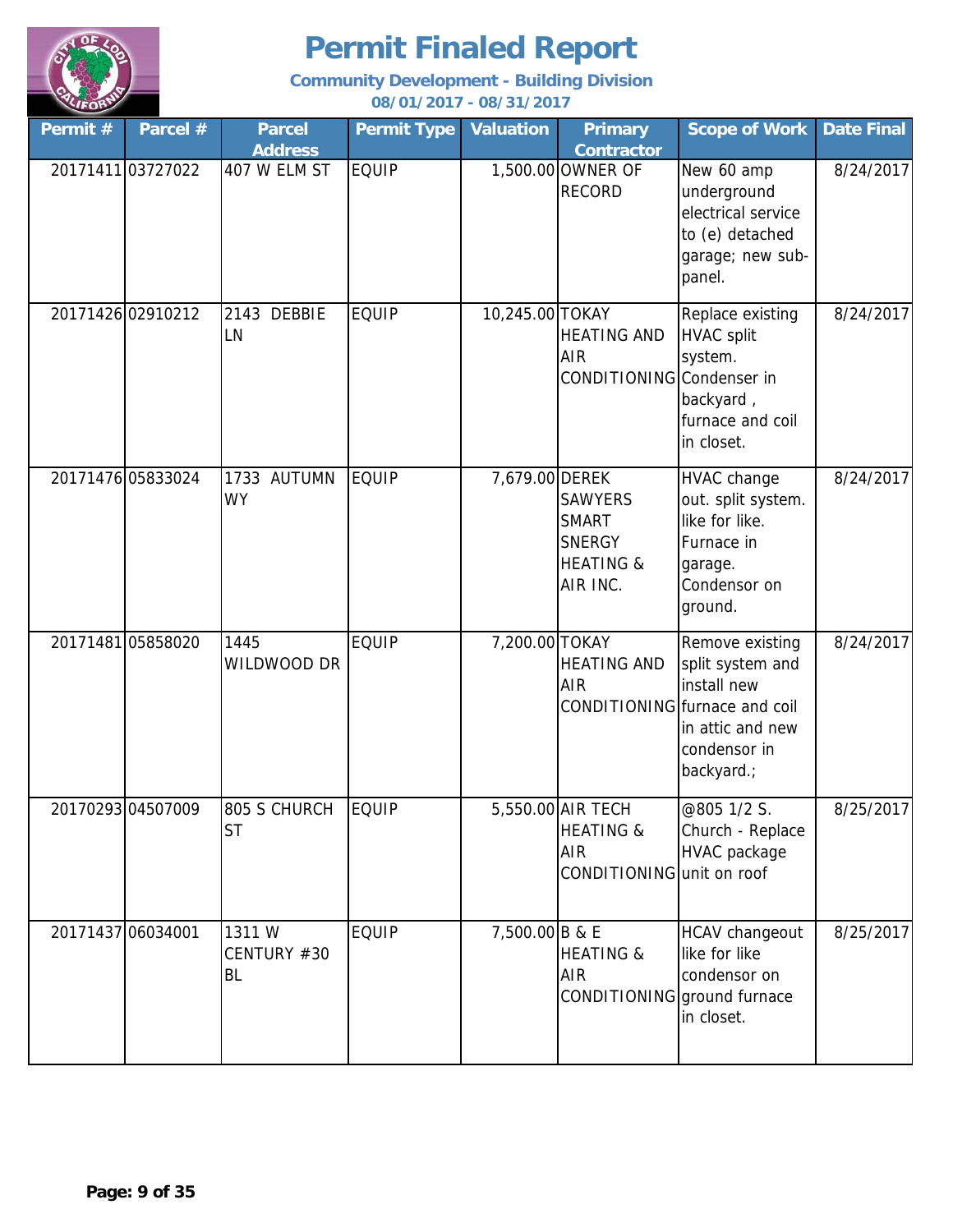

| Permit #          | Parcel #          | <b>Parcel</b><br><b>Address</b> | <b>Permit Type</b> | <b>Valuation</b> | <b>Primary</b><br><b>Contractor</b>                                                               | <b>Scope of Work</b>                                                                        | <b>Date Final</b> |
|-------------------|-------------------|---------------------------------|--------------------|------------------|---------------------------------------------------------------------------------------------------|---------------------------------------------------------------------------------------------|-------------------|
| 20171452 03706021 |                   | 215 S<br><b>FAIRMONT AV</b>     | <b>EQUIP</b>       |                  | 9,246.00 ALL AIR INC.<br>DBA ALL AIR<br><b>HEATING &amp;</b><br><b>AIR</b><br><b>CONDITIONING</b> | <b>HVAC</b> replace<br>package unit like<br>for like                                        | 8/28/2017         |
|                   | 20171334 03509004 | 1907<br><b>MARIPOSA WY</b>      | <b>EQUIP</b>       |                  | 5,981.00 ROD JOHNSON Change out<br>AIR, INC                                                       | <b>HVAC</b> condensor<br>only. Like for like                                                | 8/28/2017         |
|                   | 20171575 06237043 | 512 SWALLOW<br>LN               | <b>EQUIP</b>       |                  | 11,853.00 CLIMATE CARE<br>INC.                                                                    | change out<br>existing split<br>system - furnace<br>in attic and AC<br>on ground<br>outside | 8/28/2017         |
|                   | 2017171305837016  | 2215 LUPINE<br><b>CT</b>        | <b>EQUIP</b>       | 8,300.00 TOKAY   | <b>HEATING AND</b><br><b>AIR</b><br>CONDITIONING & in garage                                      | Replace existing<br><b>HVAC split</b><br>system - outside                                   | 8/29/2017         |
|                   | 20170754 05850002 | <b>2251 S MILLS</b><br>AV       | <b>EQUIP</b>       |                  | 700.00 D M LIGHTING<br>& ELECTRIC                                                                 | Add 200 amp<br>meter for EV<br>charging station.                                            | 8/30/2017         |
|                   | 20170796 03704415 | 19 N SUNSET<br>DR               | <b>EQUIP</b>       | 11,500.00 TOKAY  | <b>HEATING AND</b><br><b>AIR</b><br>CONDITIONING location                                         | Change out<br>existing split<br>system - same                                               | 8/30/2017         |
|                   | 20171090 06243012 | 1810<br><b>ALMONDWOOD</b><br>PL | <b>EQUIP</b>       | 10,430.00 DEREK  | <b>SAWYERS</b><br><b>SMART</b><br><b>SNERGY</b><br><b>HEATING &amp;</b><br>AIR INC.               | <b>HVAC changeout</b><br>split system. like<br>for like.                                    | 8/30/2017         |
|                   | 20171913 03114002 | 924 S<br>CRESCENT AV            | <b>EQUIP</b>       |                  | 1,590.00 PHIL AND<br><b>PAUL'S</b><br><b>PLUMBING</b>                                             | Install new 60LF<br>3/4" dedicated<br>gas line for<br>50200 BTU gas<br>stove                | 8/30/2017         |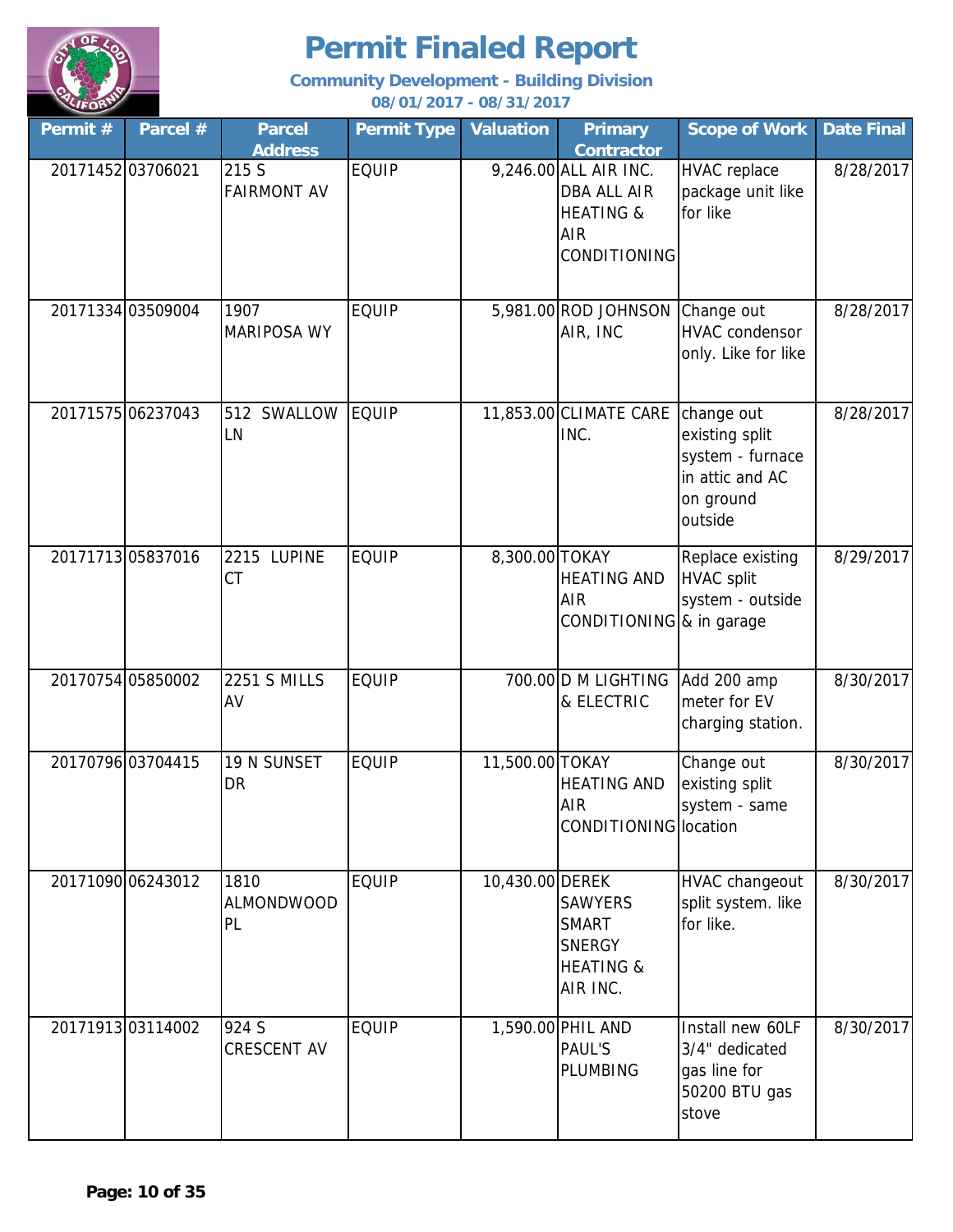

| Permit # | Parcel #          | <b>Parcel</b><br><b>Address</b> | <b>Permit Type</b> | <b>Valuation</b> | <b>Primary</b><br><b>Contractor</b>                            | <b>Scope of Work</b>                                                                                   | <b>Date Final</b> |
|----------|-------------------|---------------------------------|--------------------|------------------|----------------------------------------------------------------|--------------------------------------------------------------------------------------------------------|-------------------|
|          | 2017189803104050  | 1331 S HAM LN                   | <b>EQUIP</b>       | 5,000.00 ICR     | N, INC.                                                        | @1345 W.<br>REFRIGERATIO Kettleman Lane -<br>"City Animal<br>Shelter" Install<br>ductless HVAC<br>unit | 8/30/2017         |
|          | 20171828 05864005 | 2413 VINTAGE<br>OAKS CT         | <b>EQUIP</b>       | 2,690.00 ABC     | <b>PLUMBING</b><br>HEATING &<br><b>AIR</b><br>CONDITIONING     | Replace Water<br>Heater in garage                                                                      | 8/30/2017         |
|          | 20171504 03524004 | 1719<br><b>MARIPOSA WY</b>      | <b>EQUIP</b>       | 6,995.00 TOKAY   | <b>HEATING AND</b><br><b>AIR</b><br>CONDITIONING unit on roof. | Remove &<br>replace existing<br>HVAC package                                                           | 8/30/2017         |
|          | 20171799 02733004 | 2432<br><b>BRITTANY CT</b>      | <b>EQUIP</b>       |                  | 1,404.00 Essential<br>Plumbing                                 | Replace Water<br>Heater in garage                                                                      | 8/31/2017         |
|          | 20163195 02744013 | 2501<br>CHARDONNAY<br>LN        | <b>FIRE</b>        |                  | 0.00 Barsotti's Fire<br>Protection                             | <b>Fire Sprinklers</b><br>for New Single<br><b>Family Dwelling</b><br>MP <sub>2</sub>                  | 8/1/2017          |
|          | 2016319602744014  | 2507<br>CHARDONNAY<br>LN        | <b>FIRE</b>        | 0.00             |                                                                | <b>Fire Sprinklers</b><br>for New Single<br><b>Family Dwelling</b><br>MP3                              | 8/1/2017          |
|          | 20163197 02744015 | 1212 BARBERA<br><b>CT</b>       | <b>FIRE</b>        |                  | 0.00 Barsotti's Fire<br>Protection                             | <b>Fire Sprinklers</b><br>for New Single<br><b>Family Dwelling</b><br>MP3                              | 8/1/2017          |
|          | 2016319802744016  | 1206 BARBERA<br><b>CT</b>       | FIRE               |                  | 0.00 Barsotti's Fire<br>Protection                             | <b>Fire Sprinklers</b><br>for New Single<br><b>Family Dwelling</b><br>MP1                              | 8/3/2017          |
|          | 20163199 02744017 | 1200 BARBERA<br>СT              | <b>FIRE</b>        |                  | 0.00 Barsotti's Fire<br>Protection                             | <b>Fire Sprinklers</b><br>for New Single<br><b>Family Dwelling</b><br>MP <sub>2</sub>                  | 8/3/2017          |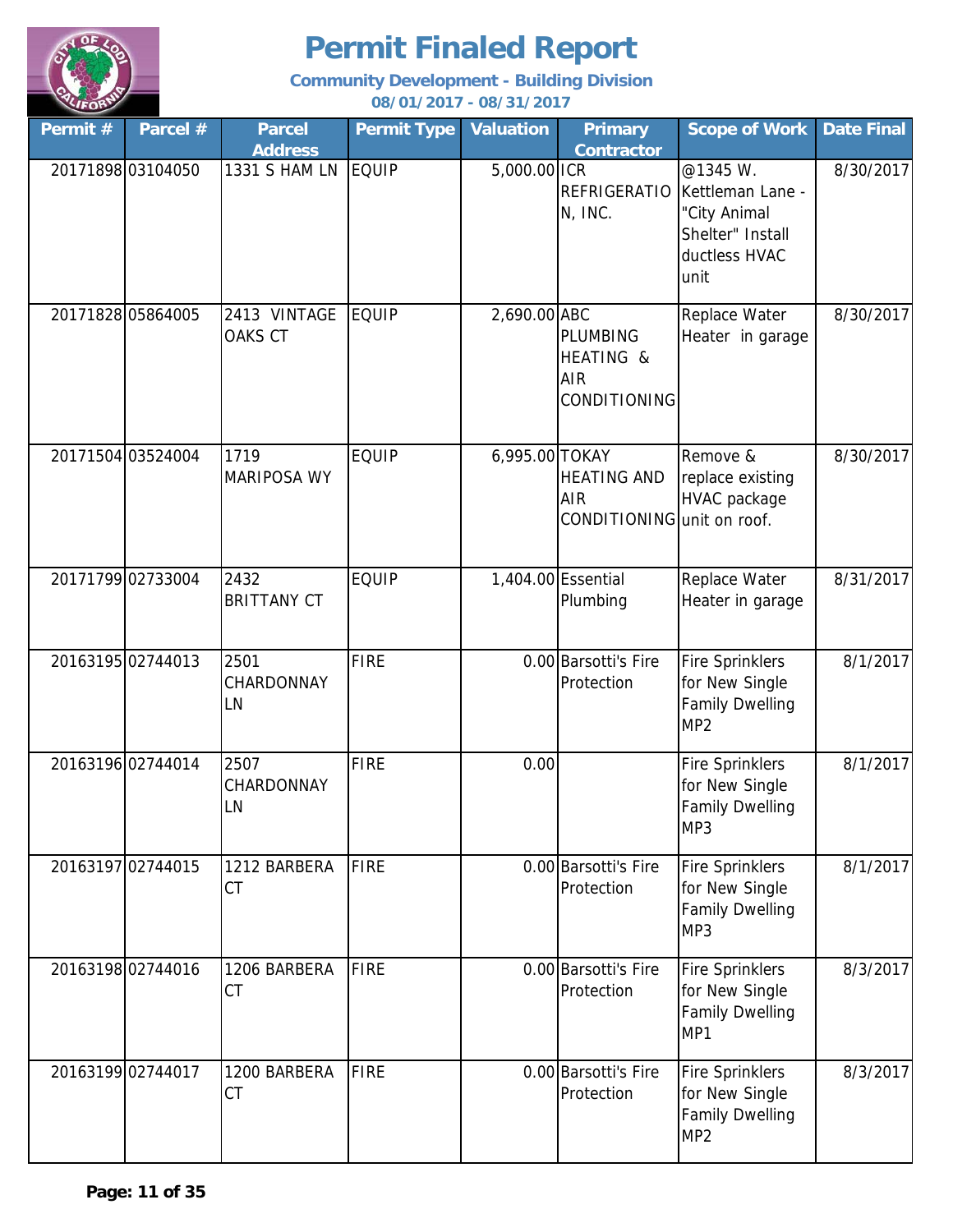

| Permit # | Parcel #          | <b>Parcel</b><br><b>Address</b> | <b>Permit Type</b> | <b>Valuation</b> | <b>Primary</b><br><b>Contractor</b> | <b>Scope of Work</b>                                                                  | <b>Date Final</b> |
|----------|-------------------|---------------------------------|--------------------|------------------|-------------------------------------|---------------------------------------------------------------------------------------|-------------------|
|          | 20163200 02744018 | 1201 BARBERA<br>СT              | FIRE               |                  | 0.00 Barsotti's Fire<br>Protection  | <b>Fire Sprinklers</b><br>for New Single<br><b>Family Dwelling</b><br>MP3             | 8/3/2017          |
|          | 20163336 05867005 | 179<br><b>MERTON</b><br>WY      | FIRE               |                  | 0.00 THORPE<br><b>DESIGN</b>        | <b>Fire Sprinklers</b><br>for New Single<br><b>Family Dwelling</b><br>MP3             | 8/3/2017          |
|          | 20162847 02956074 | 193 HEIRLOOM<br>AV              | FIRE               |                  | 0.00 Barsotti's Fire<br>Protection  | <b>Fire Sprinklers</b><br>for New Single<br><b>Family Dwelling</b><br>MP102           | 8/7/2017          |
|          | 20163321 05867007 | <b>MERTON</b><br>167<br>WY      | FIRE               |                  | 0.00 THORPE<br><b>DESIGN</b>        | <b>Fire Sprinklers</b><br>for New Single<br><b>Family Dwelling</b><br>MP <sub>2</sub> | 8/7/2017          |
|          | 20163395 02954038 | COTTAGE<br>216<br>LN            | <b>FIRE</b>        |                  | 0.00 Barsotti's Fire<br>Protection  | <b>Fire Sprinklers</b><br>for New Single<br><b>Family Dwelling</b><br>MP102           | 8/8/2017          |
|          | 2016339802744020  | 1213 BARBERA<br>CT              | FIRE               |                  | 0.00 Barsotti's Fire<br>Protection  | <b>Fire Sprinklers</b><br>for New Single<br><b>Family Dwelling</b><br>MP <sub>2</sub> | 8/8/2017          |
|          | 2016320302744021  | 2519<br>CHARDONNAY<br>LN        | <b>FIRE</b>        |                  | 0.00 Barsotti's Fire<br>Protection  | <b>Fire Sprinklers</b><br>for New Single<br><b>Family Dwelling</b><br>MP <sub>2</sub> | 8/8/2017          |
|          | 2016268602954037  | 2764<br>AMBROSIA ST             | <b>FIRE</b>        |                  | 0.00 Barsotti's Fire<br>Protection  | Fire Sprinklers in<br>New Single<br><b>Family Dwelling</b><br><b>MP202</b>            | 8/8/2017          |
|          | 20163354 05867006 | <b>MERTON</b><br>173<br>WY      | FIRE               |                  | 0.00 THORPE<br><b>DESIGN</b>        | <b>Fire Sprinklers</b><br>for New Single<br><b>Family Dwelling</b><br>MP4             | 8/9/2017          |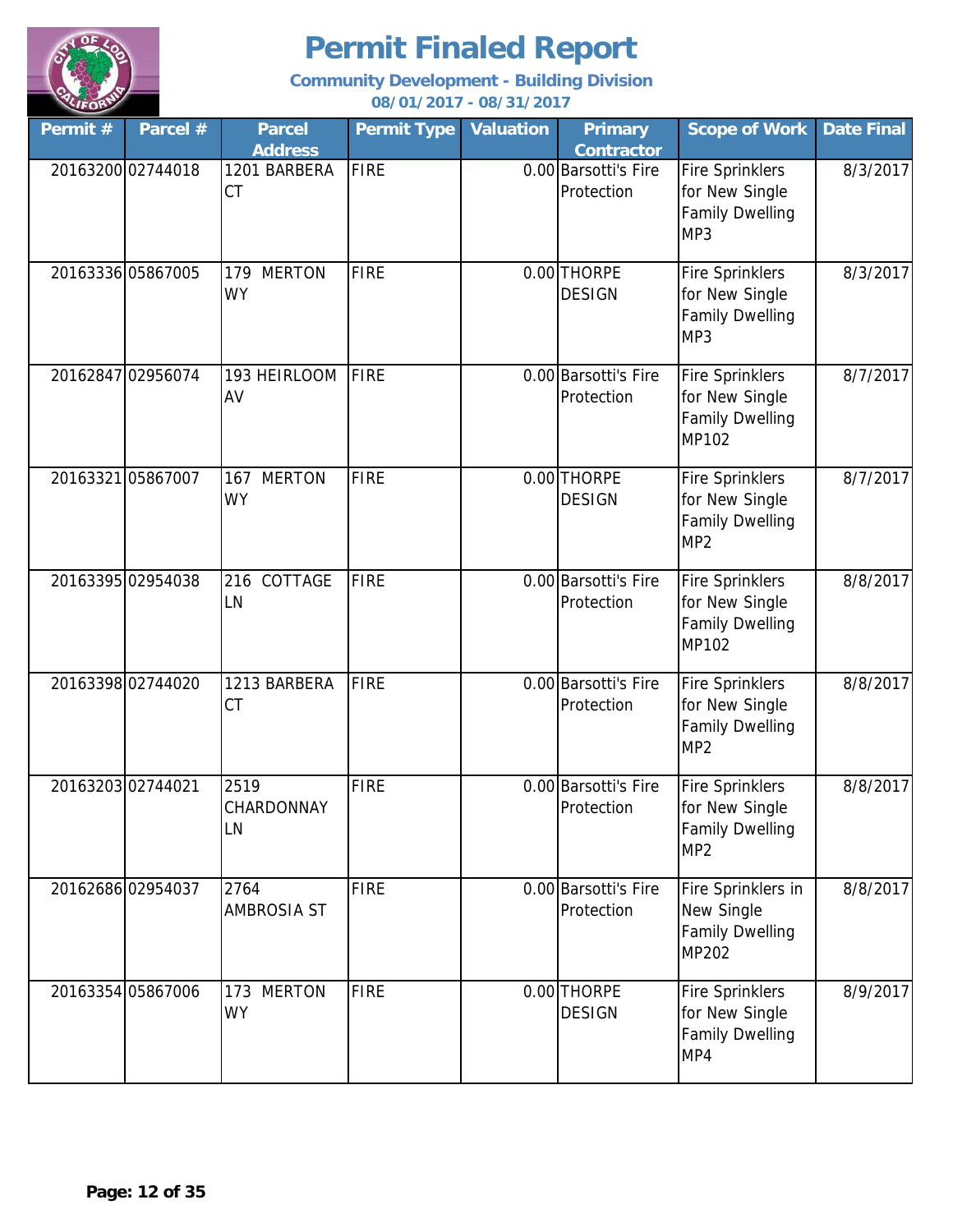

| Permit # | Parcel #          | <b>Parcel</b><br><b>Address</b> | <b>Permit Type</b> | <b>Valuation</b> | <b>Primary</b><br><b>Contractor</b>     | <b>Scope of Work</b>                                                                                                            | <b>Date Final</b> |
|----------|-------------------|---------------------------------|--------------------|------------------|-----------------------------------------|---------------------------------------------------------------------------------------------------------------------------------|-------------------|
|          | 20163355 05867032 | 160 MERTON<br>WY                | <b>FIRE</b>        |                  | 0.00 THORPE<br><b>DESIGN</b>            | <b>Fire Sprinklers</b><br>for New Single<br><b>Family Dwelling</b><br>MP4                                                       | 8/9/2017          |
|          | 2016320102744019  | 1207 BARBERA<br>CT              | FIRE               |                  | 0.00 Barsotti's Fire<br>Protection      | <b>Fire Sprinklers</b><br>for New Single<br><b>Family Dwelling</b><br>MP1                                                       | 8/11/2017         |
|          | 20163204 02744022 | 2525<br>CHARDONNAY<br>LN        | <b>FIRE</b>        |                  | 0.00 Barsotti's Fire<br>Protection      | <b>Fire Sprinklers</b><br>for New Single<br><b>Family Dwelling</b><br>MP1                                                       | 8/15/2017         |
|          | 20163339 05867033 | 166 MERTON<br>WY                | <b>FIRE</b>        |                  | 0.00 THORPE<br><b>DESIGN</b>            | <b>Fire Sprinklers</b><br>for New Single<br><b>Family Dwelling</b><br>MP3                                                       | 8/15/2017         |
|          | 20162899 02956057 | 3022<br>CELEBRATION<br>DR       | <b>FIRE</b>        |                  | 0.00 Barsotti's Fire<br>Protection      | <b>Fire Sprinklers</b><br>for New Single<br><b>Family Dwelling</b><br>MP202                                                     | 8/17/2017         |
|          | 20163380 02956064 | 3062<br>CELEBRATION<br>DR       | <b>FIRE</b>        |                  | 0.00 Barsotti's Fire<br>Protection      | <b>Fire Sprinklers</b><br>for New Single<br>Family Dwelling<br>MP202                                                            | 8/17/2017         |
|          | 20163404 02954003 | 186 COTTAGE<br>LN               | <b>FIRE</b>        |                  | 0.00 Barsotti's Fire<br>Protection      | <b>Fire Sprinklers</b><br>for New Single<br><b>Family Dwelling</b><br>MP102                                                     | 8/23/2017         |
|          | 20163309 05867001 | 2932 OLYMPIC<br>AV              | FIRE               |                  | 0.00 THORPE<br><b>DESIGN</b>            | <b>Fire Sprinklers</b><br>for New Single<br><b>Family Dwelling</b><br>MP1                                                       | 8/23/2017         |
|          | 2017080903119028  | 501 W<br><b>KETTLEMAN LN</b>    | <b>FIRE</b>        |                  | 0.00 CEN CAL FIRE<br><b>SYSTEMS INC</b> | @ Suite 1B -<br>Overhead Fire<br>Sprinkler<br>Improvement for<br>a Verizon<br>Wireless Store -<br>Sprinkler drops -<br>21 heads | 8/24/2017         |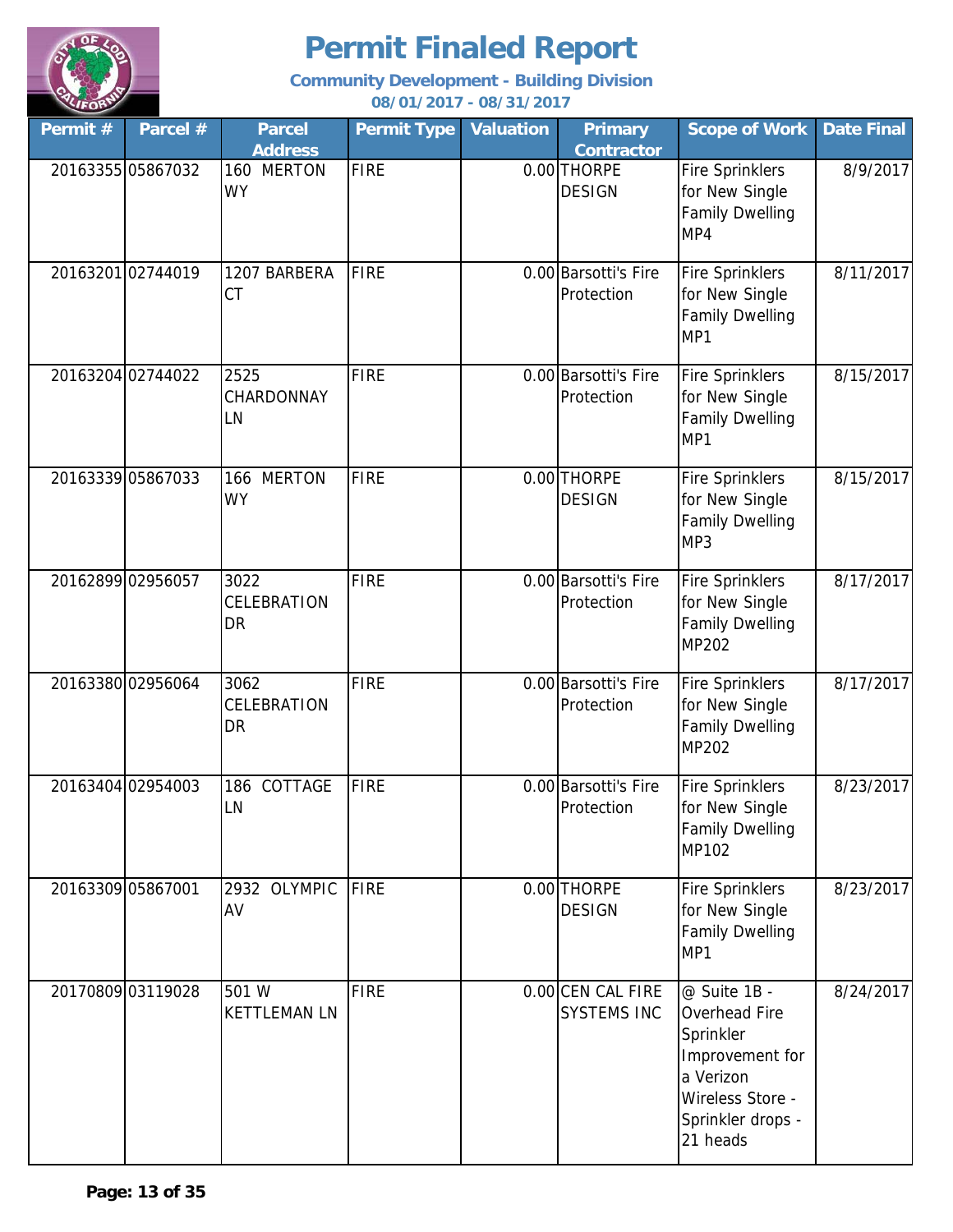

| Permit# | Parcel #          | <b>Parcel</b><br><b>Address</b>  | <b>Permit Type</b> | <b>Valuation</b> | <b>Primary</b><br><b>Contractor</b>                             | <b>Scope of Work</b>                                                                                                           | <b>Date Final</b> |
|---------|-------------------|----------------------------------|--------------------|------------------|-----------------------------------------------------------------|--------------------------------------------------------------------------------------------------------------------------------|-------------------|
|         | 20163310 05867002 | 2926 OLYMPIC<br>AV               | <b>FIRE</b>        |                  | 0.00 THORPE<br><b>DESIGN</b>                                    | <b>Fire Sprinklers</b><br>for New Single<br><b>Family Dwelling</b><br>MP1                                                      | 8/25/2017         |
|         | 20162896 02956056 | 3016<br>CELEBRATION<br>DR        | <b>FIRE</b>        |                  | 0.00 Barsotti's Fire<br>Protection                              | <b>Fire Sprinklers</b><br>for New Single<br><b>Family Dwelling</b><br><b>MP205</b>                                             | 8/30/2017         |
|         | 20163352 05867003 | OLYMPIC<br>2920<br>AV            | FIRE               |                  | 0.00 THORPE<br><b>DESIGN</b>                                    | <b>Fire Sprinklers</b><br>for New Single<br><b>Family Dwelling</b><br>MP4                                                      | 8/31/2017         |
|         | 20171223 04532005 | 620 S<br>SACRAMENTO<br><b>ST</b> | <b>FUELTANK</b>    |                  | 2,500.00 OWNER OF<br><b>RECORD</b>                              | "Azteca<br>Commissary"<br>New 500 gallon<br>propane tank<br>with crash<br>protection<br>bollards and<br>emergency shut<br>off. | 8/11/2017         |
|         | 2017158806202039  | 1717 S<br><b>STOCKTON ST</b>     | <b>HVAC</b>        |                  | 7,420.00 LODI SERVICE<br><b>HEATING &amp;</b><br><b>COOLING</b> | "Comm Bldg"<br><b>HVAC changeout</b><br>package unit on<br>roof - same<br>location.                                            | 8/22/2017         |
|         | 2017147204134015  | 20 W TURNER<br><b>RD</b>         | <b>REROOF</b>      | 43,000.00 ROOF   | <b>RANGERS</b>                                                  | "Comm Bldg'<br>Overlay with TPO<br>60 mil White.                                                                               | 8/2/2017          |
|         | 2017155804713020  | 217 E VINE ST                    | <b>REROOF</b>      |                  | 6,000.00 OWNER OF<br><b>RECORD</b>                              | Tear off comp.<br>Install comp. No<br>ductwork in the<br>attic.                                                                | 8/3/2017          |
|         | 20171641 03502019 | 814 JAMES ST                     | <b>REROOF</b>      |                  | 5,500.00 OWNER OF<br><b>RECORD</b>                              | Tear off 1 layer<br>comp. Solid<br>sheathed. Install<br>comp. Cool Roof.                                                       | 8/3/2017          |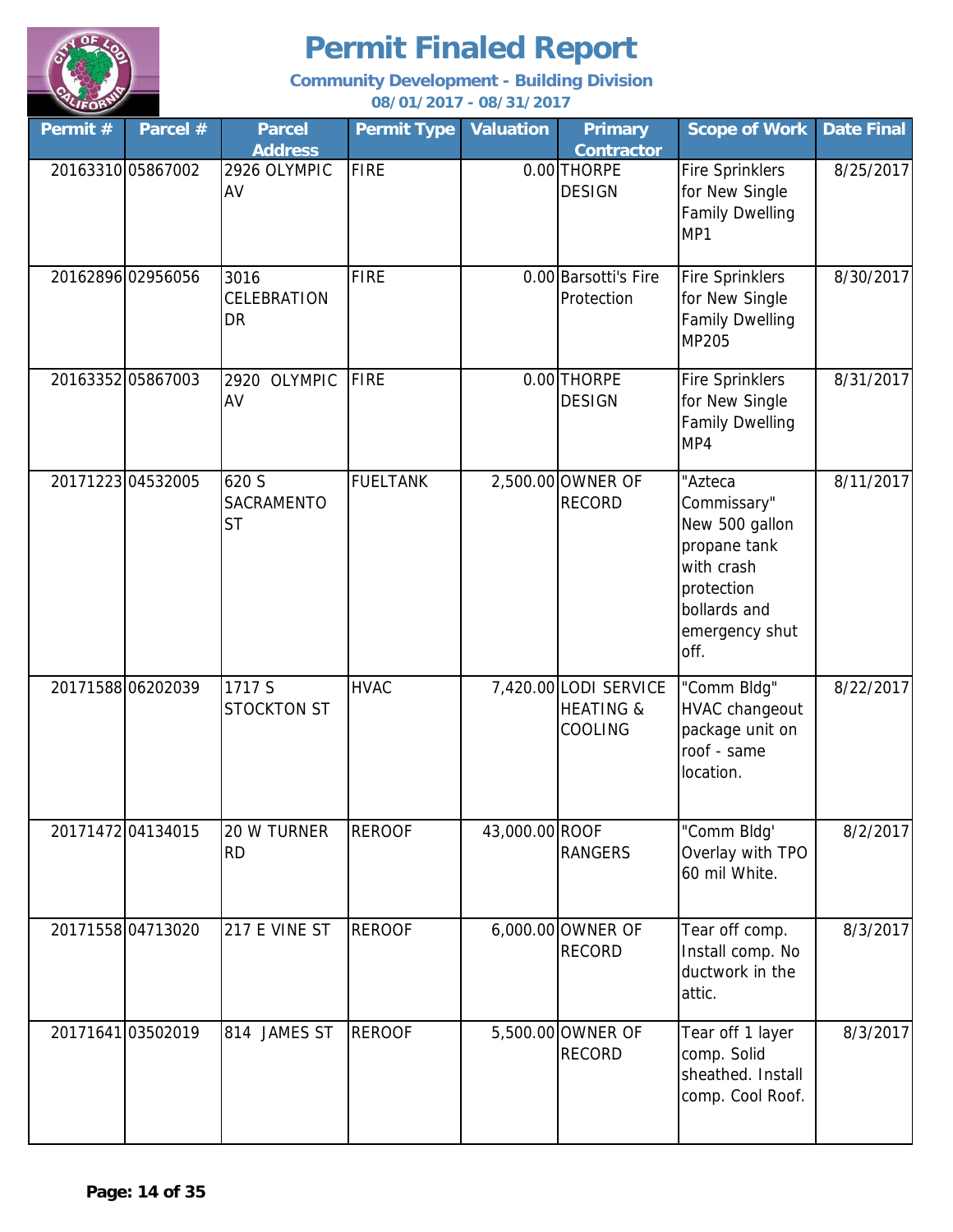

| Permit #          | Parcel #          | <b>Parcel</b><br><b>Address</b>      | <b>Permit Type</b> | <b>Valuation</b>  | <b>Primary</b><br><b>Contractor</b>                                  | <b>Scope of Work</b>                                                                                                | <b>Date Final</b> |
|-------------------|-------------------|--------------------------------------|--------------------|-------------------|----------------------------------------------------------------------|---------------------------------------------------------------------------------------------------------------------|-------------------|
|                   | 20171636 06238016 | 664<br>SANDPIPER CI                  | <b>REROOF</b>      |                   | 11,650.00 J R ROOFING                                                | Tear off one<br>layer of wood<br>shake roof,<br>resheet with<br>OSB, reroof with<br>cool roof                       | 8/7/2017          |
|                   | 2017166503519016  | 712 HOWARD<br><b>ST</b>              | <b>REROOF</b>      | 10,000.00 CAL-PAC | <b>STEEL</b><br><b>ROOFING</b><br><b>SYSTEMS</b>                     | Install metal<br>shake over (1)<br>layer of comp.<br>Exception: 1"<br>airgap above<br>roof.                         | 8/8/2017          |
|                   | 20171666 03519016 | 712 HOWARD<br><b>ST</b>              | <b>REROOF</b>      |                   | 5,000.00 CAL-PAC<br><b>STEEL</b><br><b>ROOFING</b><br><b>SYSTEMS</b> | Detached Garage<br>- Install metal<br>shake over<br>existing (1) layer<br>of comp                                   | 8/8/2017          |
|                   | 20171715 06227053 | 138<br>MULBERRY CI                   | <b>REROOF</b>      | 8,400.00 HOME     | ROOFING CO                                                           | Tear off 2 layers<br>of comp & reroof<br>with cool roof<br>comp.                                                    | 8/8/2017          |
|                   | 20171498 06233012 | 336<br><b>RAVENWOOD</b><br><b>WY</b> | <b>REROOF</b>      |                   | 10,500.00 OWNER OF<br><b>RECORD</b>                                  | Remove 1 layer<br>of comp shingle,<br>reroof with cool<br>roof                                                      | 8/8/2017          |
| 20171632 02915011 |                   | 2115 JACKSON<br><b>ST</b>            | <b>REROOF</b>      | 13,400.00 DAVID W | <b>BRAZIL</b><br>ROOFING, INC                                        | Tear off wood<br>shake. Install<br>7/16 OSB Install<br>Cool Roof                                                    | 8/8/2017          |
|                   | 2017136603726019  | 401 W LOCUST<br><b>ST</b>            | <b>REROOF</b>      | 12,510.00 CAL-PAC | <b>STEEL</b><br><b>ROOFING</b><br><b>SYSTEMS</b>                     | Decra steel<br>shake roof<br>installed over 1<br>layer of existing<br>comp. Cool Roof<br>Exception: 1"<br>Air Space | 8/8/2017          |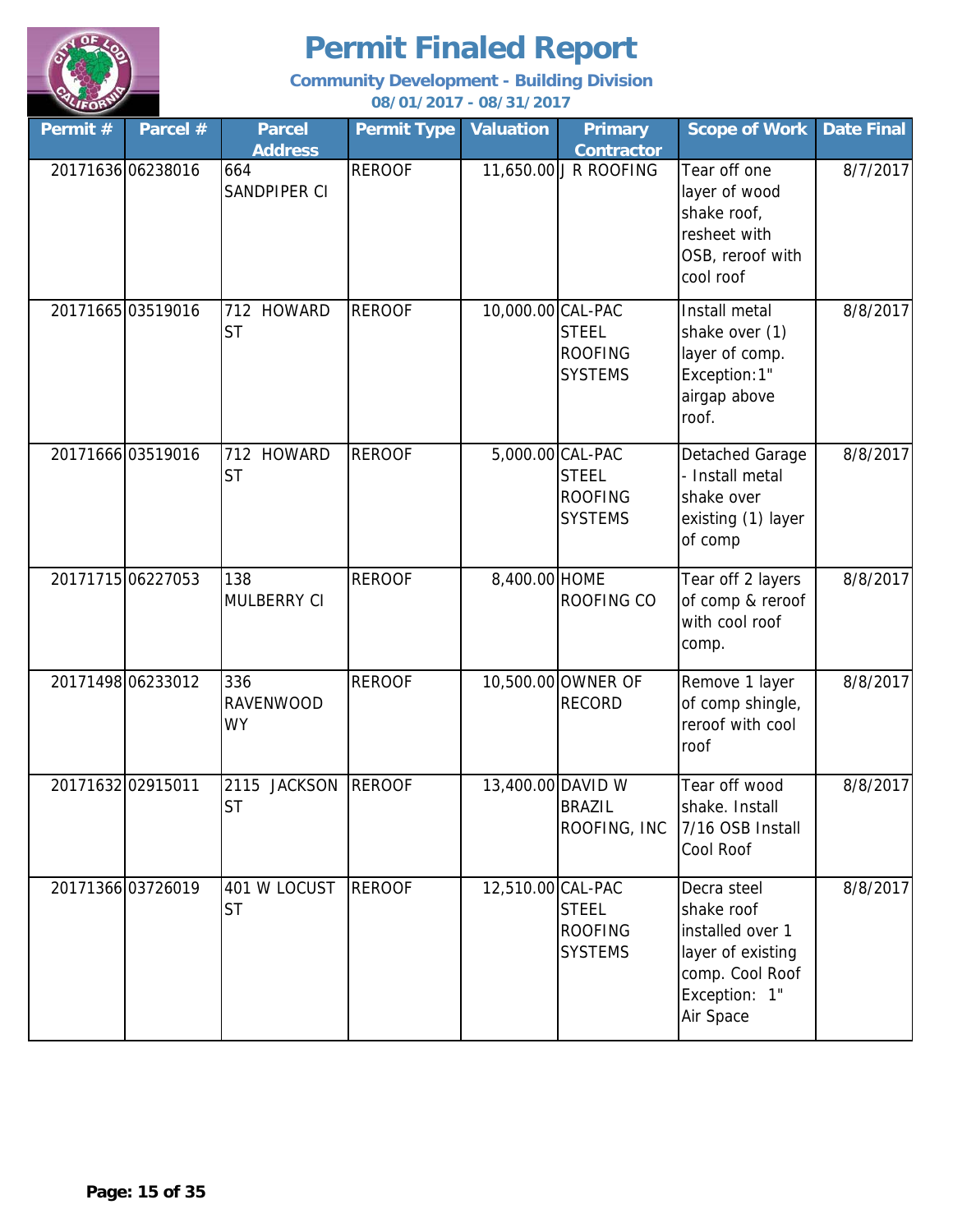

| Permit #          | Parcel #          | <b>Parcel</b><br><b>Address</b>  | <b>Permit Type</b> | <b>Valuation</b>  | <b>Primary</b><br><b>Contractor</b>                                                 | <b>Scope of Work</b>                                                                                                     | <b>Date Final</b> |
|-------------------|-------------------|----------------------------------|--------------------|-------------------|-------------------------------------------------------------------------------------|--------------------------------------------------------------------------------------------------------------------------|-------------------|
|                   | 20170839 02710211 | 2348 CORBIN<br>LN                | <b>REROOF</b>      |                   | 9,200.00 NOBLE H<br><b>BROWN</b><br>ROOFING CO                                      | Tear off tile and<br>wood. Install<br>7/16 OSB<br>sheathing. Install<br>comp. Cool Roof.                                 | 8/9/2017          |
| 20171594 06233031 |                   | 1618<br><b>FOXBOROUGH</b><br>WY  | <b>REROOF</b>      |                   | 13,000.00 OWNER OF<br><b>RECORD</b>                                                 | Tear off existing<br>wood shingles<br>and install solid<br>sheeting and<br>cool roof comp<br>shingles.                   | 8/9/2017          |
|                   | 2017161304119019  | 601 N<br>SACRAMENTO<br><b>ST</b> | <b>REROOF</b>      |                   | 21,000.00 RITTENBACH<br><b>ROOFING &amp;</b><br><b>WATERPROOFI</b><br><b>NG INC</b> | Comm Building A<br>Wash roof. Apply<br>$11/2$ inch spray<br>foam coat with<br>acrylic coating.<br>White. Cool Roof.      | 8/9/2017          |
|                   | 20171614 04119019 | 601 N<br>SACRAMENTO<br><b>ST</b> | <b>REROOF</b>      |                   | 21,000.00 RITTENBACH<br><b>ROOFING &amp;</b><br><b>WATERPROOFI</b><br><b>NG INC</b> | Comm Building B<br>Wash roof. Apply<br>$11/2$ inch spray<br>foam coat with<br>acrylic coating.<br><b>White Cool Roof</b> | 8/9/2017          |
|                   | 20171611 06012109 | 2136<br>NEWBURY CI               | <b>REROOF</b>      |                   | 6,500.00 OWNER OF<br><b>RECORD</b>                                                  | Reroof over<br>single layer of<br>comp with cool<br>roof shingles                                                        | 8/10/2017         |
|                   | 20171514 04146034 | 462 YOKUTS<br>DR                 | <b>REROOF</b>      | 17,900.00 QUALITY | <b>FIRST HOME</b><br><b>IMPROVEMENT</b><br>INC.                                     | Tear off 1 layer<br>of shake. Install<br>7/16 OSB Install<br>comp. Cool Roof                                             | 8/10/2017         |
|                   | 20171764 04119002 | 628 N CHURCH<br>ST               | <b>REROOF</b>      |                   | 3,000.00 OWNER OF<br><b>RECORD</b>                                                  | Tear off 1 layer<br>of comp, Add<br>7/16" OSB,<br>installing cool<br>roof comp.                                          | 8/14/2017         |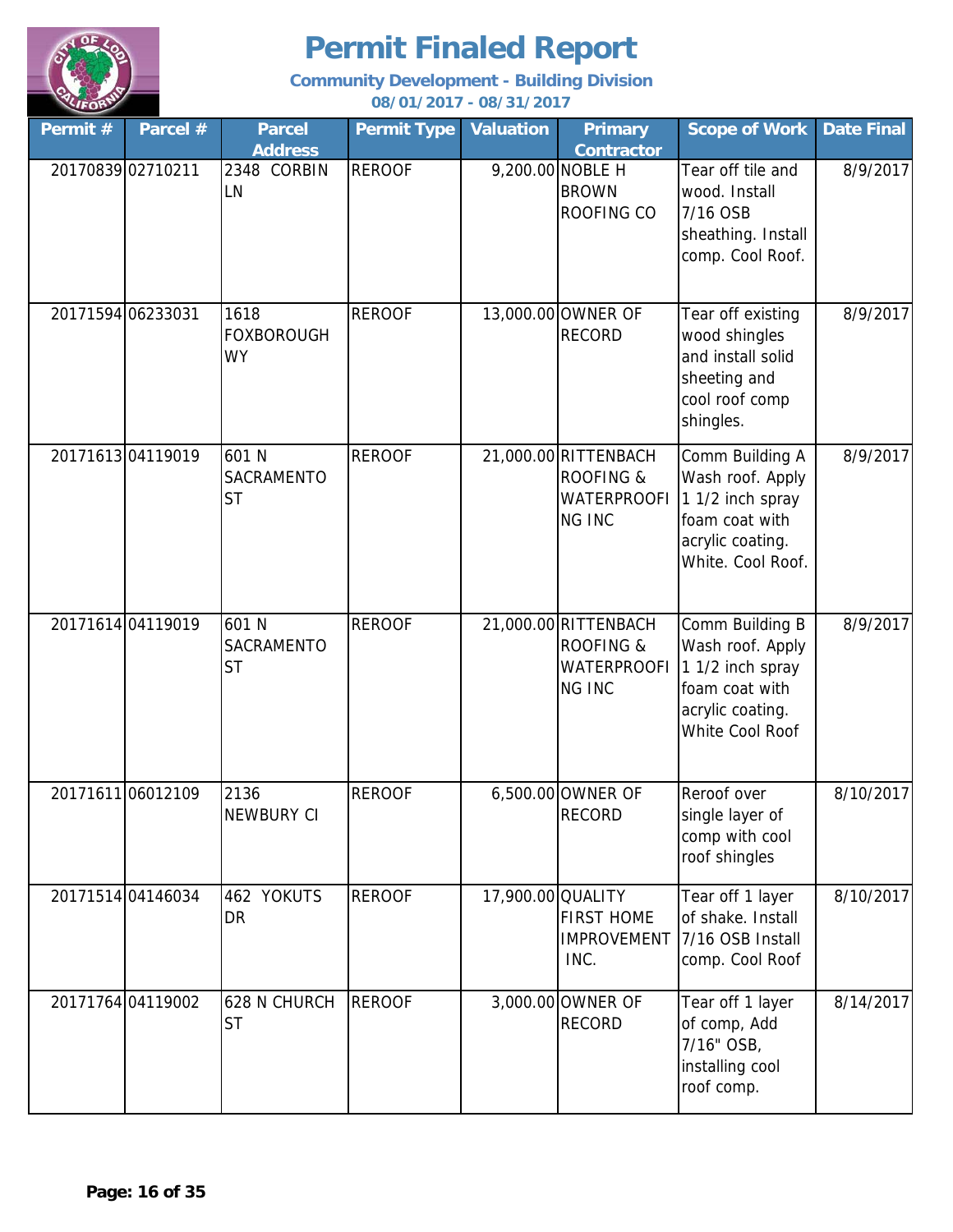

| Permit # | Parcel #          | <b>Parcel</b><br><b>Address</b> | <b>Permit Type</b> | <b>Valuation</b>  | <b>Primary</b><br><b>Contractor</b>            | <b>Scope of Work</b>                                                                                                                                                                                                                                                                              | <b>Date Final</b> |
|----------|-------------------|---------------------------------|--------------------|-------------------|------------------------------------------------|---------------------------------------------------------------------------------------------------------------------------------------------------------------------------------------------------------------------------------------------------------------------------------------------------|-------------------|
|          | 20171746 04135036 | 205<br>STANISLAUS ST            | <b>REROOF</b>      |                   | 8,500.00 D W Roofing                           | Remove 1 layer<br>of asphalt<br>shingles, replace<br>with cool roof.                                                                                                                                                                                                                              | 8/14/2017         |
|          | 2016151804933025  | <b>1160 N GUILD</b><br>AV       | <b>REROOF</b>      | 62,000.00 PACIFIC | <b>ROOFING</b>                                 | @ 1 Winemaster<br>Way at Bldg G.<br>Tear off all<br>existing roof<br>decking, prepare<br>existing<br>sheathing. Install<br>comp to all<br>pitched roof<br>sections. Install<br>60 ml TPO roof<br>membrane to flat<br>roof deck at top<br>of roof and torch<br>down to all 4<br>corner roof decks. | 8/14/2017         |
|          | 20171762 04108008 | 412 MATTHEW<br>PA               | <b>REROOF</b>      |                   | 6,500.00 NOBLE H<br><b>BROWN</b><br>ROOFING CO | Going over<br>existing comp<br>shingle with cool<br>roof comp.                                                                                                                                                                                                                                    | 8/15/2017         |
|          | 20171686 03109005 | 1239 S SUNSET<br>DR             | <b>REROOF</b>      | 14,000.00 MUNOZ   | ROOFING, INC.                                  | Tear off existing<br>roof, install 7/16"<br>OSB, install cool<br>roof                                                                                                                                                                                                                             | 8/15/2017         |
|          | 20171758 02909314 | 2013 JERRY LN REROOF            |                    | 16,605.00 DAVID W | <b>BRAZIL</b><br>ROOFING, INC                  | Tear off one<br>layer of existing<br>shakes and<br>install 7/16 OSB<br>and Cool Roof<br>Duration<br>Premium<br>Shingles -<br>Gazebo not<br>included.                                                                                                                                              | 8/16/2017         |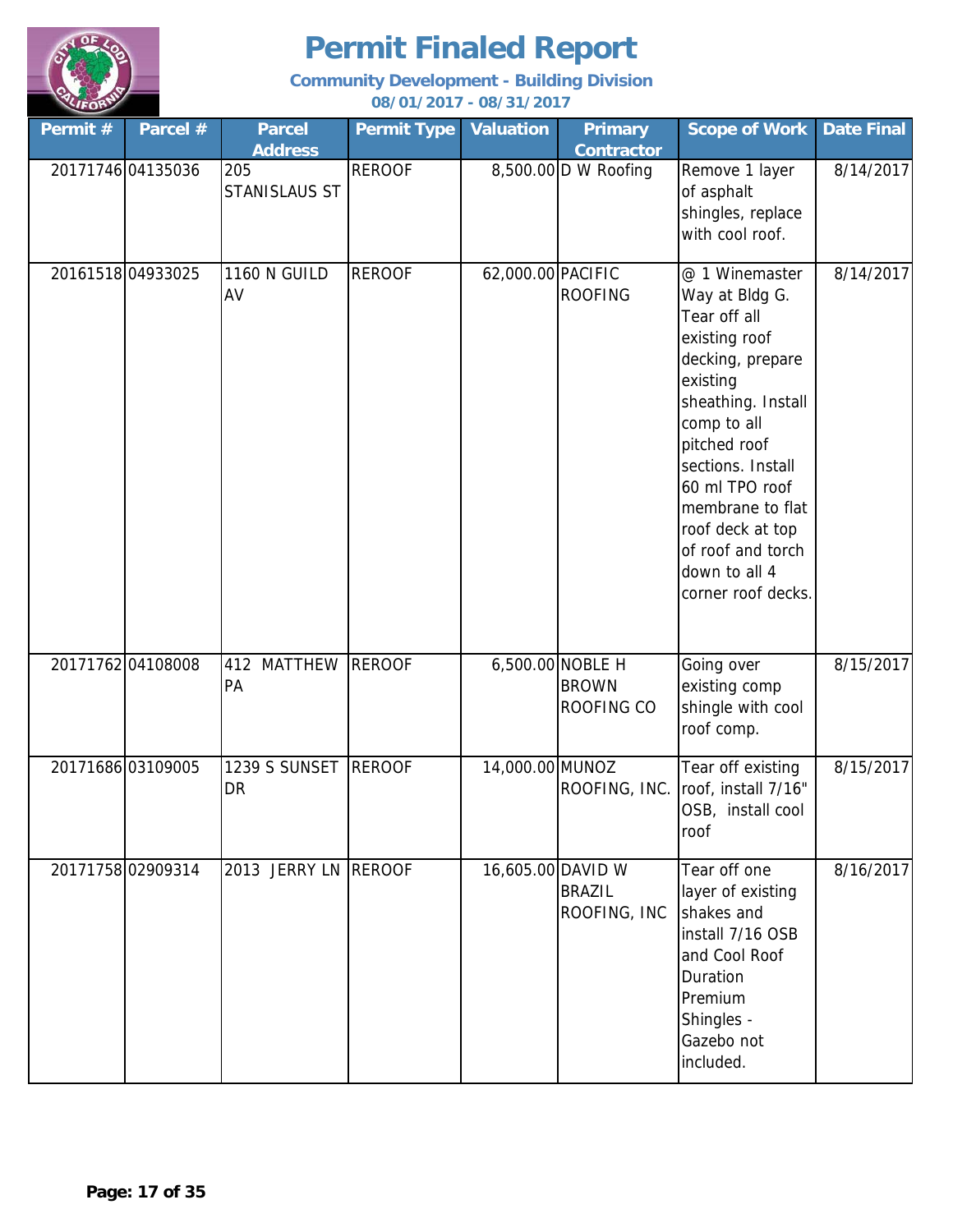

| Permit #         | Parcel #          | <b>Parcel</b><br><b>Address</b> | <b>Permit Type</b> | <b>Valuation</b> | <b>Primary</b><br><b>Contractor</b>                    | <b>Scope of Work</b>                                                                                                                                                       | <b>Date Final</b> |
|------------------|-------------------|---------------------------------|--------------------|------------------|--------------------------------------------------------|----------------------------------------------------------------------------------------------------------------------------------------------------------------------------|-------------------|
|                  | 20171737 03304013 | 845 S HAM LN                    | <b>REROOF</b>      | 15,460.00 BAKER  | ROOFING CO                                             | Tear off existing<br>comp roof and<br>install O.C.<br>Oakridge cool<br>roof comp<br>shingles over<br>existing solid<br>sheathing.                                          | 8/16/2017         |
|                  | 20171824 03704415 | 19 N SUNSET<br>DR               | <b>REROOF</b>      |                  | 9,870.00 ALL WEATHER<br><b>ROOFING</b><br>COMPANY INC. | Tear off 1 layer<br>of comp, reroof<br>with cool roof<br>comp.                                                                                                             | 8/17/2017         |
|                  | 20171829 04317008 | 529 E PINE ST                   | <b>REROOF</b>      |                  | 7,000.00 J ROOFING                                     | Tear off comp.<br>Install comp.<br>Cool Roof                                                                                                                               | 8/21/2017         |
| 2017118203102006 |                   | 1900 W VINE STREROOF            |                    | 204,800.00 BAKER | ROOFING CO                                             | "Comm Bldg"<br>Tear off previous<br>built-up<br>membrane.<br>Install duro last<br>single ply<br>membrane.                                                                  | 8/22/2017         |
|                  | 2017181603120010  | 1223 S<br><b>HUTCHINS ST</b>    | <b>REROOF</b>      | 9,815.00 BAKER   | <b>ROOFING CO</b>                                      | Tear off existing<br>comp. and Install<br>comp. No<br>Ductwork in the<br>attic,                                                                                            | 8/22/2017         |
|                  | 20171806 06235014 | 412 ELGIN AV                    | <b>REROOF</b>      |                  | 3,150.00 NOBLE H<br><b>BROWN</b><br>ROOFING CO         | Tear off roof,<br>install cool roof<br>comp.                                                                                                                               | 8/22/2017         |
|                  | 20152011 04525023 | 12 SIERRA<br><b>VISTA PL</b>    | <b>REROOF</b>      |                  | 5,000.00 OWNER OF<br><b>RECORD</b>                     | Tear off wood<br>shakes, space<br>sheathed, install<br>1/2" OSB solid<br>sheathing and<br>composition. -<br>Does not include<br>carport<br>Exception: No<br>ducts in attic | 8/22/2017         |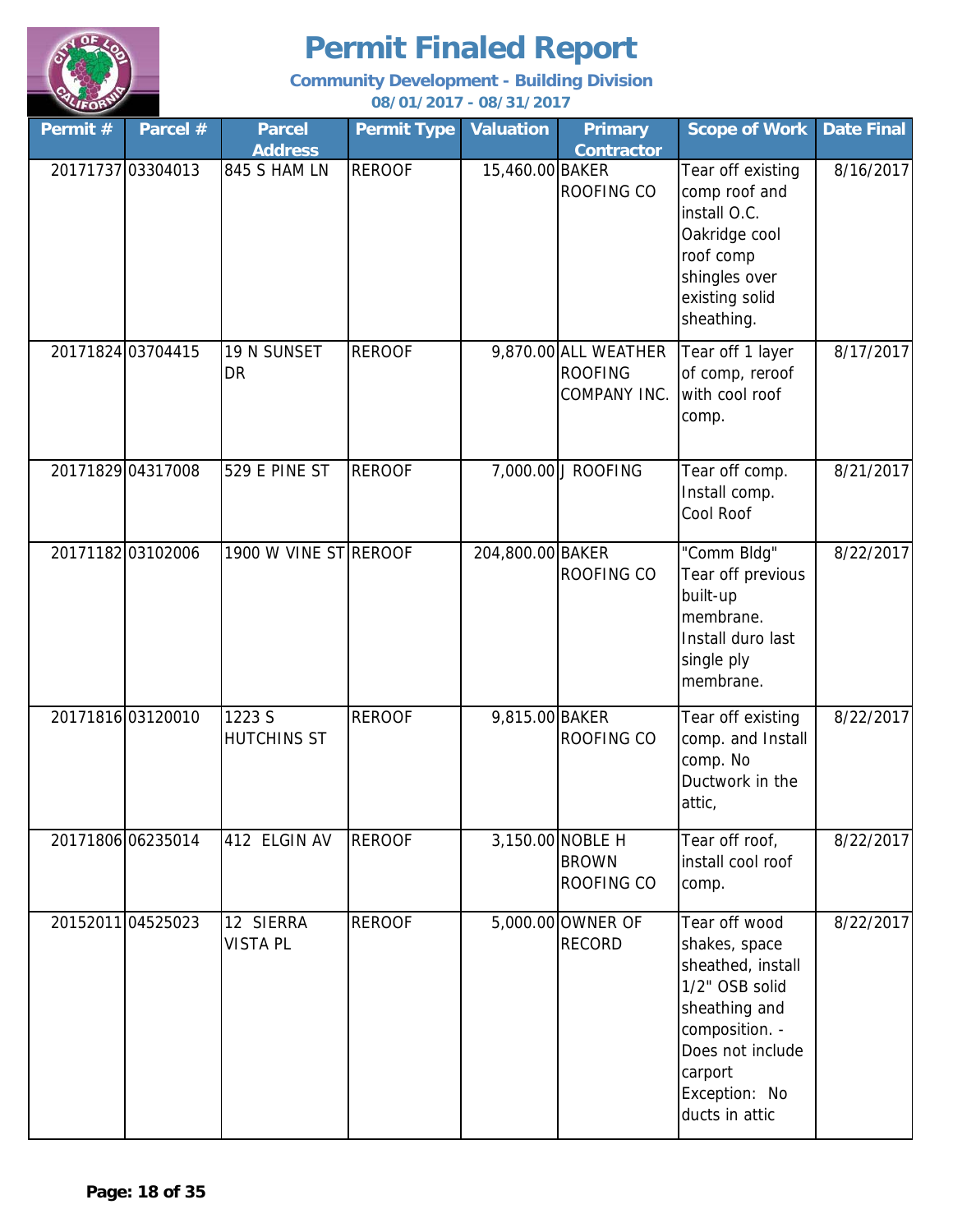

| Permit# | Parcel #          | <b>Parcel</b><br><b>Address</b> | <b>Permit Type</b> | <b>Valuation</b> | <b>Primary</b><br><b>Contractor</b>                     | <b>Scope of Work</b>                                                                                                                     | <b>Date Final</b> |
|---------|-------------------|---------------------------------|--------------------|------------------|---------------------------------------------------------|------------------------------------------------------------------------------------------------------------------------------------------|-------------------|
|         | 20171727 02905001 | 2439 TEJON ST REROOF            |                    | 8,100.00 TAPIA'S | <b>ROOFING</b>                                          | Duplex at<br>2441/2439 Tejon<br>St. Remove one<br>layer of comp.<br>Solid sheathed.<br>Install Comp.<br>Cool Roof                        | 8/23/2017         |
|         | 20171759 04906015 | 110 S<br><b>BECKMAN RD</b>      | <b>REROOF</b>      |                  | 7,013.00 DAVID W<br><b>BRAZIL</b><br>ROOFING, INC       | Tear off upper<br>back section of<br>composition and<br>built up and<br>install Cool roof<br>Oakridge Shasta<br>White comp and<br>torch. | 8/25/2017         |
|         | 20171687 04744014 | 655 JOAQUIN<br><b>ST</b>        | <b>REROOF</b>      | 12,000.00 MUNOZ  | ROOFING, INC.                                           | Duplex at 655 &<br>657 Joaquin St:<br>Tear off existing<br>comp. Install<br>comp. Cool Roof                                              | 8/25/2017         |
|         | 20171464 02931046 | 3006 WHITE<br>OAK WY            | <b>REROOF</b>      |                  | 13,985.00 ALL WEATHER<br><b>ROOFING</b><br>COMPANY INC. | Tear off shake.<br>Solid sheathed.<br>Install comp.<br>Cool Roof                                                                         | 8/28/2017         |
|         | 20171745 03704310 | <b>8 N FAIRMONT</b><br>AV       | <b>REROOF</b>      |                  | 10,500.00 J R ROOFING                                   | Tear off 1 layer<br>of comp, reroof<br>with cool roof<br>comp.                                                                           | 8/28/2017         |
|         | 20171738 03721018 | 8 N<br><b>CALIFORNIA ST</b>     | <b>REROOF</b>      | 12,900.00 BAKER  | ROOFING CO                                              | Tear-off existing<br>roofing material<br>and install<br>sheeting and<br>O.C. Oakridge<br>cool roof comp<br>shingles                      | 8/29/2017         |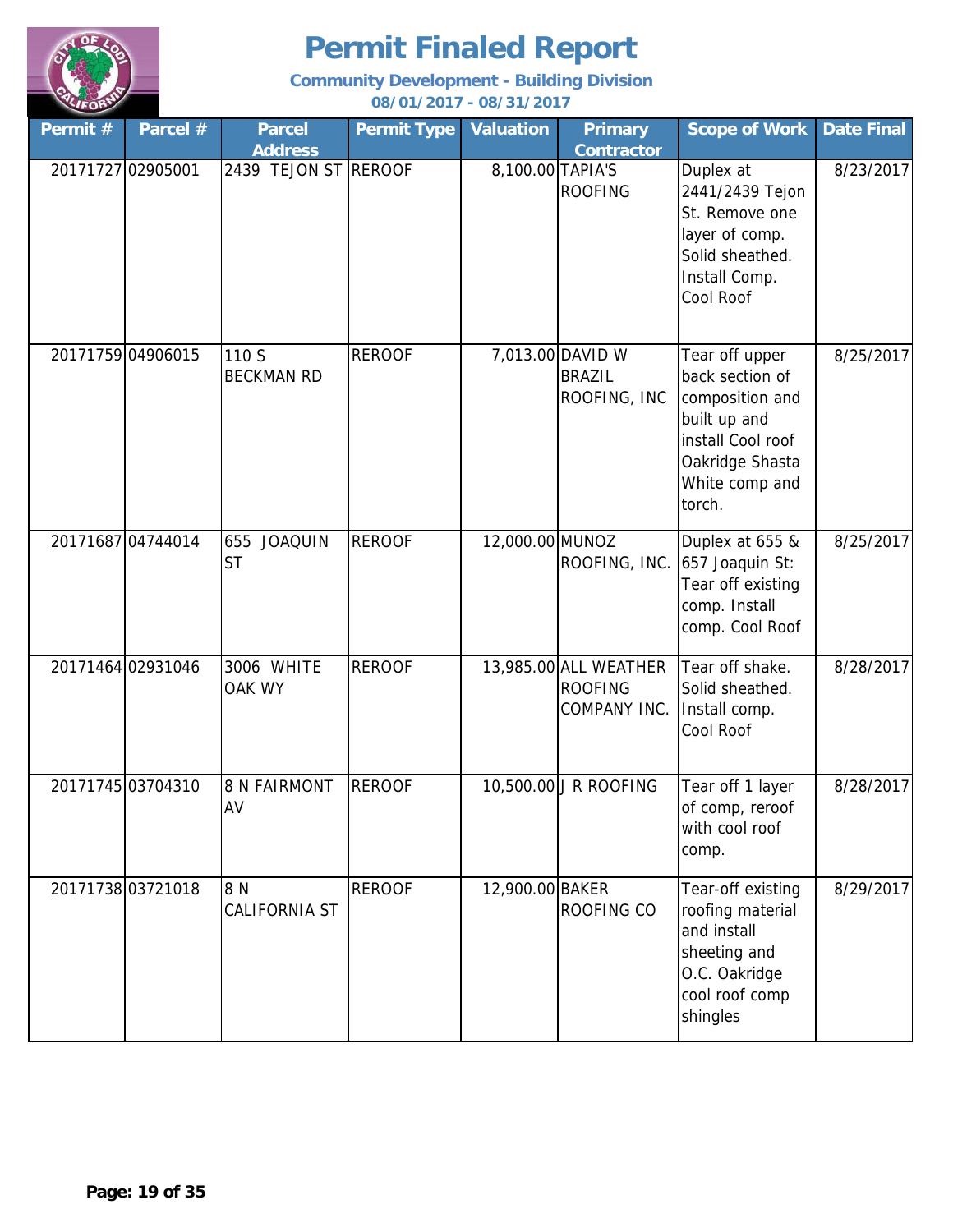

| Permit # | Parcel #          | <b>Parcel</b><br><b>Address</b> | <b>Permit Type</b> | <b>Valuation</b> | <b>Primary</b><br><b>Contractor</b>               | <b>Scope of Work</b>                                                                                                                                     | <b>Date Final</b> |
|----------|-------------------|---------------------------------|--------------------|------------------|---------------------------------------------------|----------------------------------------------------------------------------------------------------------------------------------------------------------|-------------------|
|          | 20171880 04317002 | 501 E PINE ST                   | <b>REROOF</b>      |                  | 7,200.00 A CLASS<br><b>ROOFING</b>                | Tear off one<br>layer of comp<br>and install Cool<br>Roof Comp<br>Shingles over<br>existing sheeting.                                                    | 8/31/2017         |
|          | 2017190303921006  | 705 GRANT AV                    | <b>REROOF</b>      |                  | 7,000.00 CALIFORNIA<br><b>ROOFING</b>             | Tear off comp.<br>Install comp.<br>Cool Roof. House<br>Only                                                                                              | 8/31/2017         |
|          | 20171904 03921006 | 705 GRANT AV                    | <b>REROOF</b>      |                  | 1,500.00 CALIFORNIA<br><b>ROOFING</b>             | Tear off comp<br>Install comp.<br>Cool Roof<br>Detached Garage                                                                                           | 8/31/2017         |
|          | 20171896 03704212 | 1220 W<br><b>LOCUST ST</b>      | <b>REROOF</b>      |                  | 10,800.00 J R ROOFING                             | Tear off 1 layer<br>of comp. Install<br>comp. Cool Roof.                                                                                                 | 8/31/2017         |
|          | 20171920 03933009 | 509 FALLS AV                    | <b>REROOF</b>      |                  | 9,000.00 J ROOFING                                | Tear off comp<br>Install comp.<br>Cool Roof.                                                                                                             | 8/31/2017         |
|          | 2017192103905103  | 1132 LAKE<br><b>HOME DR</b>     | <b>REROOF</b>      |                  | 3,774.00 DAVID W<br><b>BRAZIL</b><br>ROOFING, INC | Tear off comp on<br>two story section<br>of roof<br>only.Install comp<br>over existing<br>sheathing. No<br>ducts in attic on<br>this portion of<br>roof. | 8/31/2017         |
|          | 2017144901548004  | 2400 EILERS<br>#1607 LN         | <b>RESADDRP</b>    | 250.00           |                                                   | Unit #1607<br>Replace window<br>in master bath<br>like for like                                                                                          | 8/1/2017          |
|          | 20170734 04732115 | 429 HAROLD<br><b>ST</b>         | <b>RESADDRP</b>    |                  | 3,300.00 OWNER OF<br><b>RECORD</b>                | Remove dry rot<br>& stucco over<br>wood siding on<br>dwelling                                                                                            | 8/3/2017          |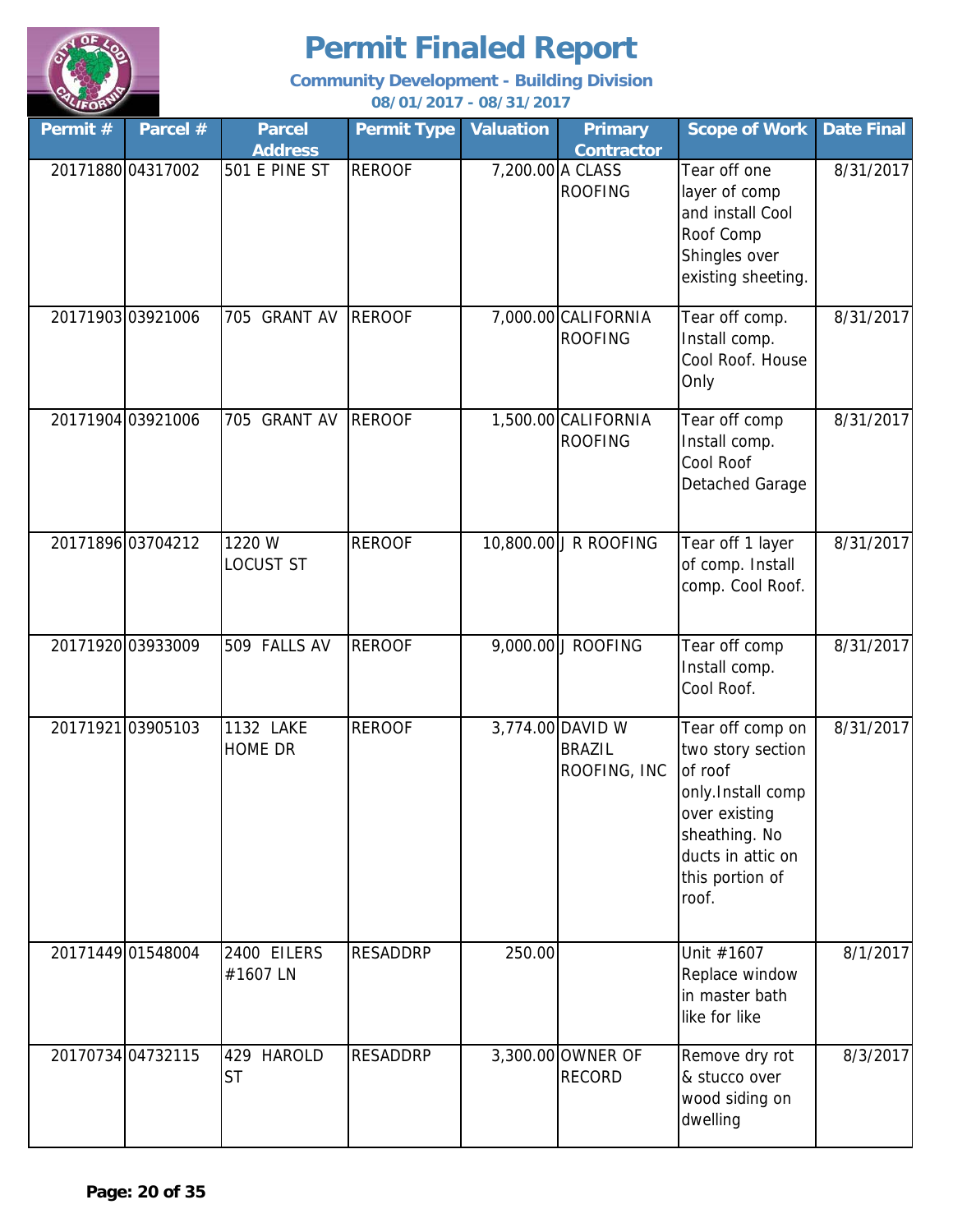

| Permit#           | Parcel #          | <b>Parcel</b><br><b>Address</b> | <b>Permit Type</b> | <b>Valuation</b> | <b>Primary</b><br><b>Contractor</b>             | <b>Scope of Work</b>                                                                                                                                                                       | <b>Date Final</b> |
|-------------------|-------------------|---------------------------------|--------------------|------------------|-------------------------------------------------|--------------------------------------------------------------------------------------------------------------------------------------------------------------------------------------------|-------------------|
| 20170966 03718017 |                   | 820 W OAK ST                    | <b>RESADDRP</b>    | 45,000.00 ACOSTA | <b>CONSTRUCTIO</b><br>N, INC                    | Kitchen remodel                                                                                                                                                                            | 8/3/2017          |
|                   | 20162092 04524003 | 4 SPRUCE ST                     | <b>RESADDRP</b>    |                  | 35,200.00 AP GENERAL<br><b>CONSTRUCTIO</b><br>N | 1 bedroom with<br>bathroom<br>addition to<br>existing<br>residence with<br>electrical and<br>plumbing.<br>Relocate and<br>upgrade<br>electrical panel<br>from 100 amp to<br>200 amp panel. | 8/3/2017          |
|                   | 2017080002915017  | 2115 W LODI<br>AV               | <b>RESADDRP</b>    |                  | 500.00 MANDAL<br><b>CONSTRUCTIO</b><br>N INC.   | Replace one<br>door, like for like<br>- front of dwelling                                                                                                                                  | 8/7/2017          |
|                   | 2017170306226025  | 2427 S BANYAN<br>DR             | <b>RESADDRP</b>    |                  | 1,500.00 OWNER OF<br><b>RECORD</b>              | Stucco over<br>wood siding -<br>front of house<br>only                                                                                                                                     | 8/8/2017          |
| 20170329 06234041 |                   | 1829<br>SONGBIRD PL             | <b>RESADDRP</b>    |                  | 500.00 MANDAL<br><b>CONSTRUCTIO</b><br>N INC.   | Replacement like<br>for like front door                                                                                                                                                    | 8/8/2017          |
|                   | 20170178 06234041 | 1829<br>SONGBIRD PL             | <b>RESADDRP</b>    |                  | 500.00 MANDAL<br><b>CONSTRUCTIO</b><br>N INC.   | Replacement like<br>for like 1 back<br>door.                                                                                                                                               | 8/8/2017          |
|                   | 20170925 05831020 | 1612 AMBER<br><b>LEAF WY</b>    | <b>RESADDRP</b>    |                  | 9,750.00 VERNON<br><b>ROOFING</b>               | Tear off shake.<br>Resheet with<br>7/16 OSB. Install<br>R-38 insulation<br>in attic. Install<br>shake.                                                                                     | 8/9/2017          |
|                   | 20171502 03911236 | 1819<br>EDGEWOOD DR             | <b>RESADDRP</b>    |                  | 750.00 BACHLE<br><b>CONSTRUCTIO</b><br>N        | Replace wood<br>siding on east<br>wall of house.<br>Work started<br>without permit.                                                                                                        | 8/10/2017         |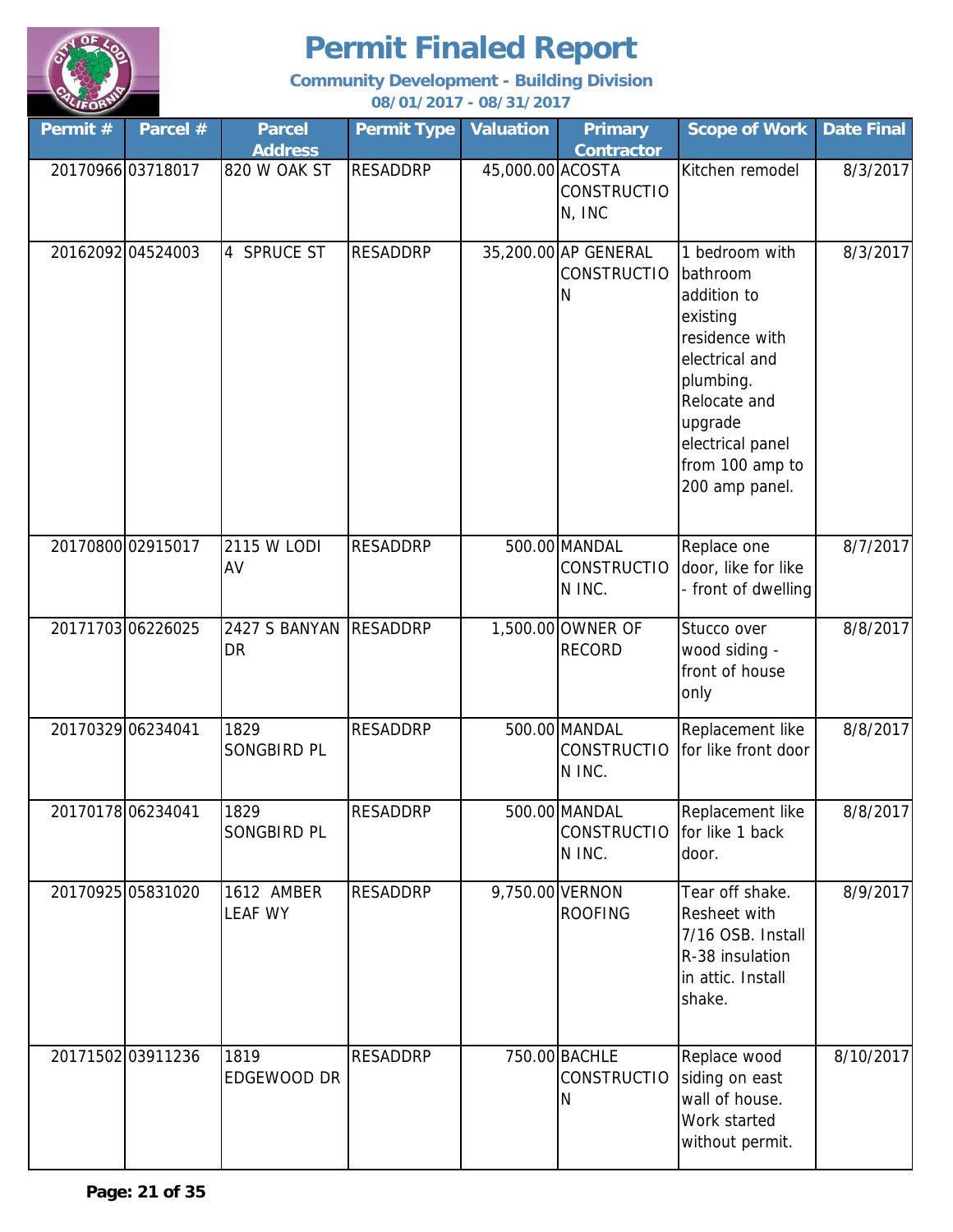

| Permit # | Parcel #          | <b>Parcel</b><br><b>Address</b> | <b>Permit Type</b> | <b>Valuation</b> | <b>Primary</b><br>Contractor                                                                      | <b>Scope of Work</b>                                                                                                                                                                  | <b>Date Final</b> |
|----------|-------------------|---------------------------------|--------------------|------------------|---------------------------------------------------------------------------------------------------|---------------------------------------------------------------------------------------------------------------------------------------------------------------------------------------|-------------------|
|          | 20171725 05849023 | 1952<br>MILLBROOK DR            | <b>RESADDRP</b>    | 2,000.00 GARY A  | <b>EDWARDS</b>                                                                                    | Install new<br>shower valve,<br>use existing<br>drain. Install new<br>faucet.                                                                                                         | 8/10/2017         |
|          | 20171445 04107005 | 500 LINCOLN<br>AV               | <b>RESADDRP</b>    | 950.00 J T M     | <b>CONSTRUCTIO</b><br>N                                                                           | Replace sliding<br>glass door in<br>Kitchen - like for<br>like                                                                                                                        | 8/10/2017         |
|          | 20171326 05815001 | <b>1510 S MILLS</b><br>AV       | <b>RESADDRP</b>    |                  | 11,600.00 LP GENERAL<br>CONTRACTING<br>INC.                                                       | Bldg 8, Units 121-<br>122 & 221-222 -<br>Window<br>replacement &<br>siding repair                                                                                                     | 8/10/2017         |
|          | 2017126803720518  | 600 W PINE ST                   | <b>RESADDRP</b>    |                  | 15,000.00 ESTISA, INC<br><b>DBA CLASSIC</b><br><b>DESIGN</b><br><b>FLOOR TO</b><br><b>CEILING</b> | Remodel kitchen -<br>Replace kitchen<br>cabinets &<br>countertops, add<br>(6) can lights &<br>(2) plugs, install<br>new sink &<br>disposal, patch<br>drywall & paint,<br>new flooring | 8/10/2017         |
|          | 20170546 02908203 | 405 N MILLS AV RESADDRP         |                    |                  | 12,005.00 T A KRAUSE<br><b>CONSTRUCTIO</b><br>N                                                   | Remove existing<br>roof, install new<br>comp shingles.<br>Install R-38<br>insulation in attic.                                                                                        | 8/10/2017         |
|          | 20170089 06240011 | 365 ELGIN AV                    | <b>RESADDRP</b>    |                  | 2,800.00 WOODRUFF<br><b>ROOFING</b>                                                               | Apply 1 layer of<br>comp over<br>existing comp.<br>Install R-38 in<br>attic.                                                                                                          | 8/10/2017         |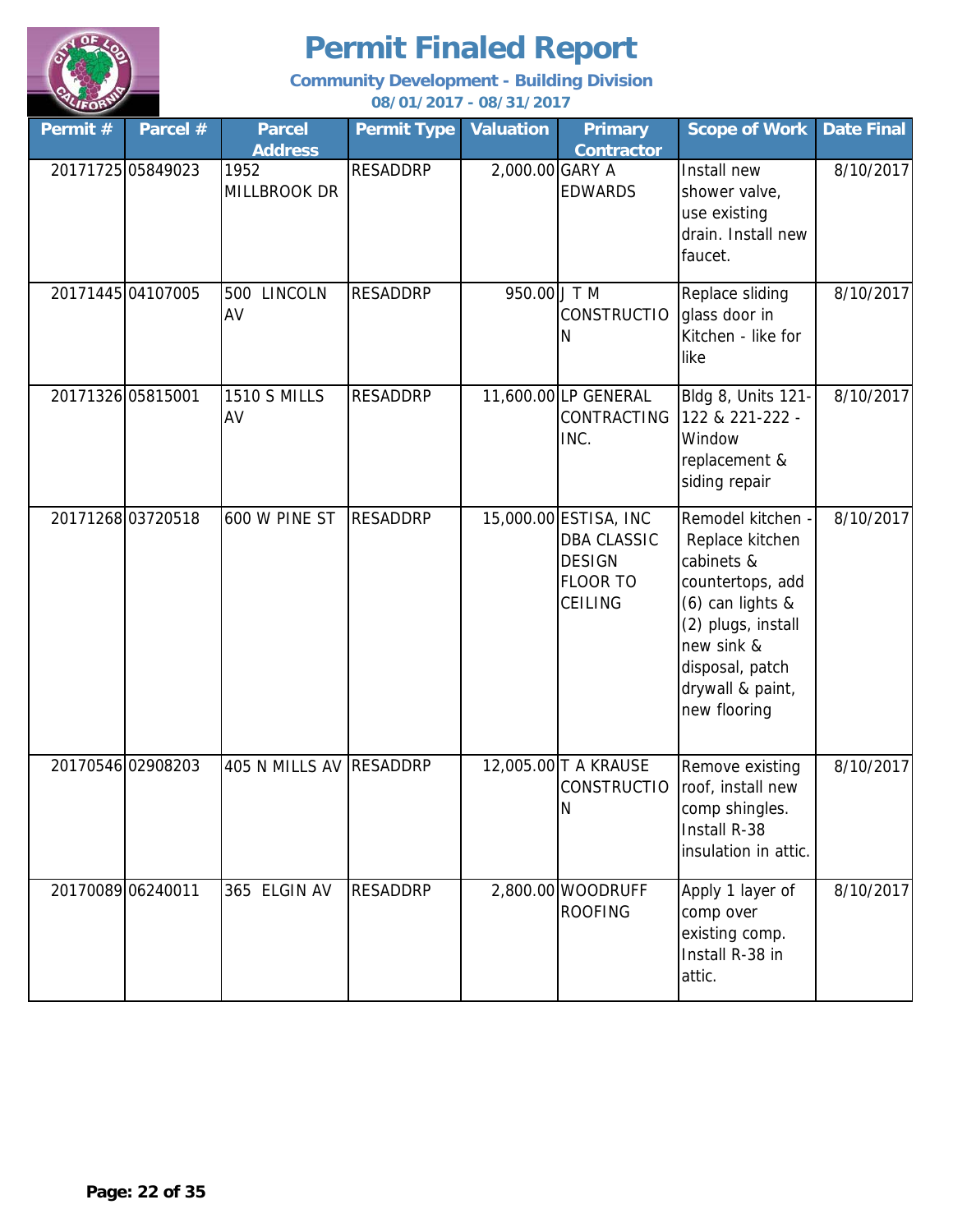

| Permit #          | Parcel #          | <b>Parcel</b><br><b>Address</b> | <b>Permit Type</b> | <b>Valuation</b>  | <b>Primary</b><br><b>Contractor</b>           | <b>Scope of Work</b>                                                                                                                                                                                                                                                     | <b>Date Final</b> |
|-------------------|-------------------|---------------------------------|--------------------|-------------------|-----------------------------------------------|--------------------------------------------------------------------------------------------------------------------------------------------------------------------------------------------------------------------------------------------------------------------------|-------------------|
|                   | 20170035 02920018 | 223 TIOGA DR                    | <b>RESADDRP</b>    |                   | 38,000.00 OWNER OF<br><b>RECORD</b>           | Remodel hall and<br>master<br>bathroom,<br>remodel kitchen<br>laundry. update<br>ceiling lighting in<br>each room of the<br>house. Replace<br>(8) windows and<br>(2) sliders like<br>for like. Relocate<br>water heater to<br>garage. Work<br>Started without<br>permit. | 8/11/2017         |
| 20171327 05815001 |                   | <b>1510 S MILLS</b><br>AV       | <b>RESADDRP</b>    |                   | 11,600.00 LP GENERAL<br>CONTRACTING<br>INC.   | Bldg 9, Units 123-<br>124 & 223-224 -<br>Window<br>replacement &<br>siding repair                                                                                                                                                                                        | 8/11/2017         |
|                   | 20171769 02922032 | PALOMAR<br>214<br>DR            | <b>RESADDRP</b>    |                   | 500.00 MANDAL<br><b>CONSTRUCTIO</b><br>N INC. | Replace front<br>door - like for like                                                                                                                                                                                                                                    | 8/11/2017         |
|                   | 20171770 02739035 | 1233<br><b>SALZBURG LN</b>      | <b>RESADDRP</b>    |                   | 500.00 MANDAL<br><b>CONSTRUCTIO</b><br>N INC. | <b>Replace Front</b><br>door - like for like                                                                                                                                                                                                                             | 8/11/2017         |
|                   | 20171525 05822002 | 805 E KRISTEN<br>CT             | <b>RESADDRP</b>    | 11,803.00 PACIFIC | <b>BUILDERS</b>                               | 21'x15' Solid<br>attached patio<br>cover w/electrical                                                                                                                                                                                                                    | 8/11/2017         |
|                   | 20171595 06227039 | 254<br>MULBERRY CI              | <b>RESADDRP</b>    |                   | 500.00 MANDAL<br>CONSTRUCTIO<br>N INC.        | Replace front<br>door only. Like<br>for like                                                                                                                                                                                                                             | 8/11/2017         |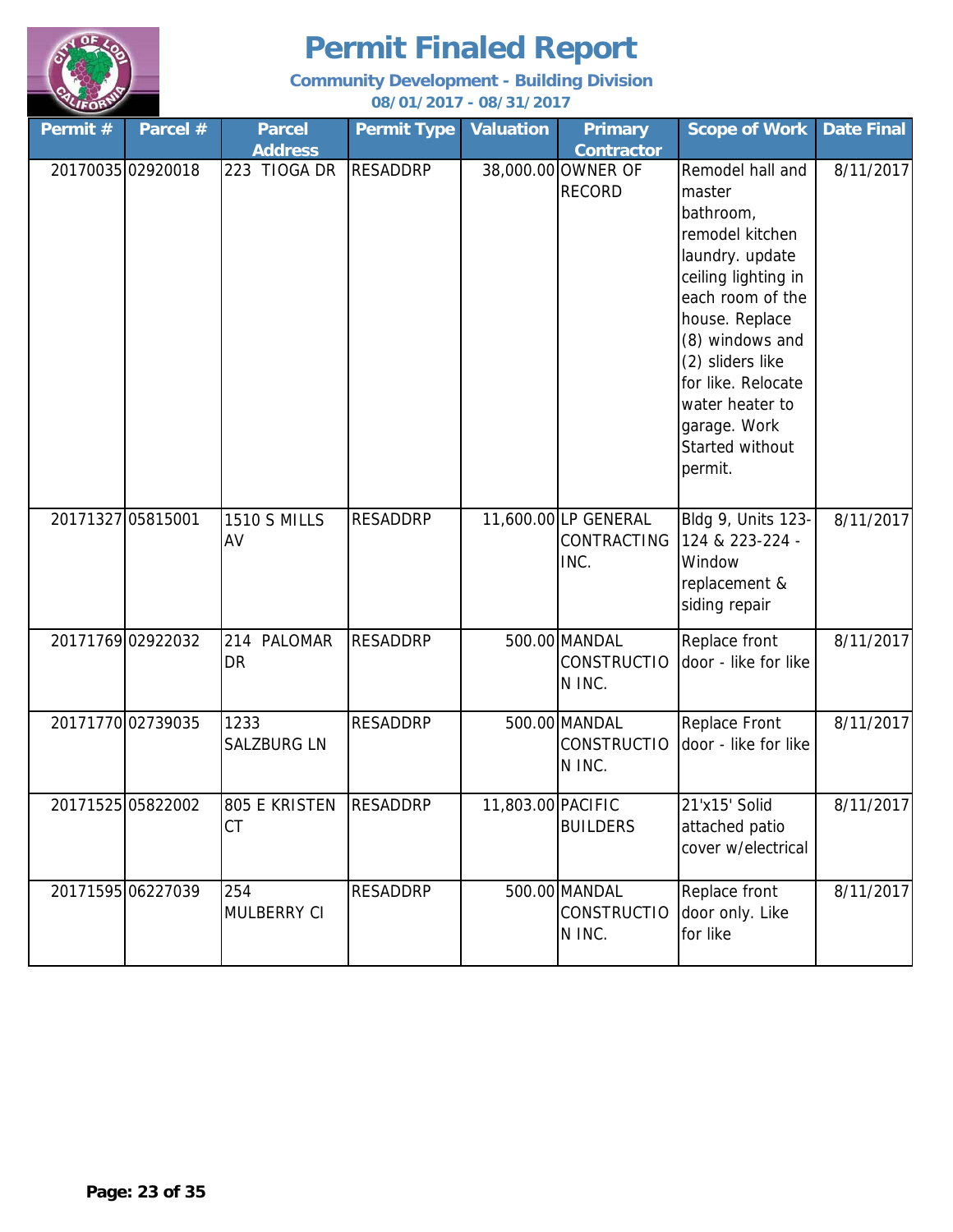

| Permit #          | Parcel #          | <b>Parcel</b><br><b>Address</b> | <b>Permit Type</b> | <b>Valuation</b> | <b>Primary</b><br><b>Contractor</b> | <b>Scope of Work</b>                                                                                                                                                                          | <b>Date Final</b> |
|-------------------|-------------------|---------------------------------|--------------------|------------------|-------------------------------------|-----------------------------------------------------------------------------------------------------------------------------------------------------------------------------------------------|-------------------|
| 20171786 02710211 |                   | 2348 CORBIN<br>LN               | <b>RESADDRP</b>    |                  | 10,000.00 OWNER OF<br><b>RECORD</b> | Kitchen remodel<br>Only - Update all<br>appliances<br>including hood;<br>change out<br>sinks, can<br>lighting and<br>install GFI<br>outlets near<br>sinks per SW<br>notice dated<br>6/10/2015 | 8/11/2017         |
|                   | 20150041 04311403 | 16 N CENTRAL<br>AV              | <b>RESADDRP</b>    |                  | 54,169.00 OWNER OF<br><b>RECORD</b> | <b>Extend existing</b><br>garage to attach<br>to house (290<br>sf). Construct<br>new 2nd story<br>master bedroom<br>& bath on top of<br>garage(440 sf)                                        | 8/11/2017         |
| 20171134 04311306 |                   | 416 E LOCUST<br><b>ST</b>       | <b>RESADDRP</b>    |                  | 5,000.00 OWNER OF<br><b>RECORD</b>  | Unit C - Kitchen<br>and bathroom<br>remodel.<br>Remove all<br>appliances,<br>cabinets, toilet<br>and shower and<br>replace with new.                                                          | 8/15/2017         |
|                   | 2017119104520113  | 508 S SCHOOL<br><b>ST</b>       | <b>RESADDRP</b>    | 5,000.00 GARY A  | <b>EDWARDS</b>                      | "Apt Complex"<br>Apt C: Install<br>new shower<br>valve, install new<br>24" vanity & tile<br>in shower.                                                                                        | 8/15/2017         |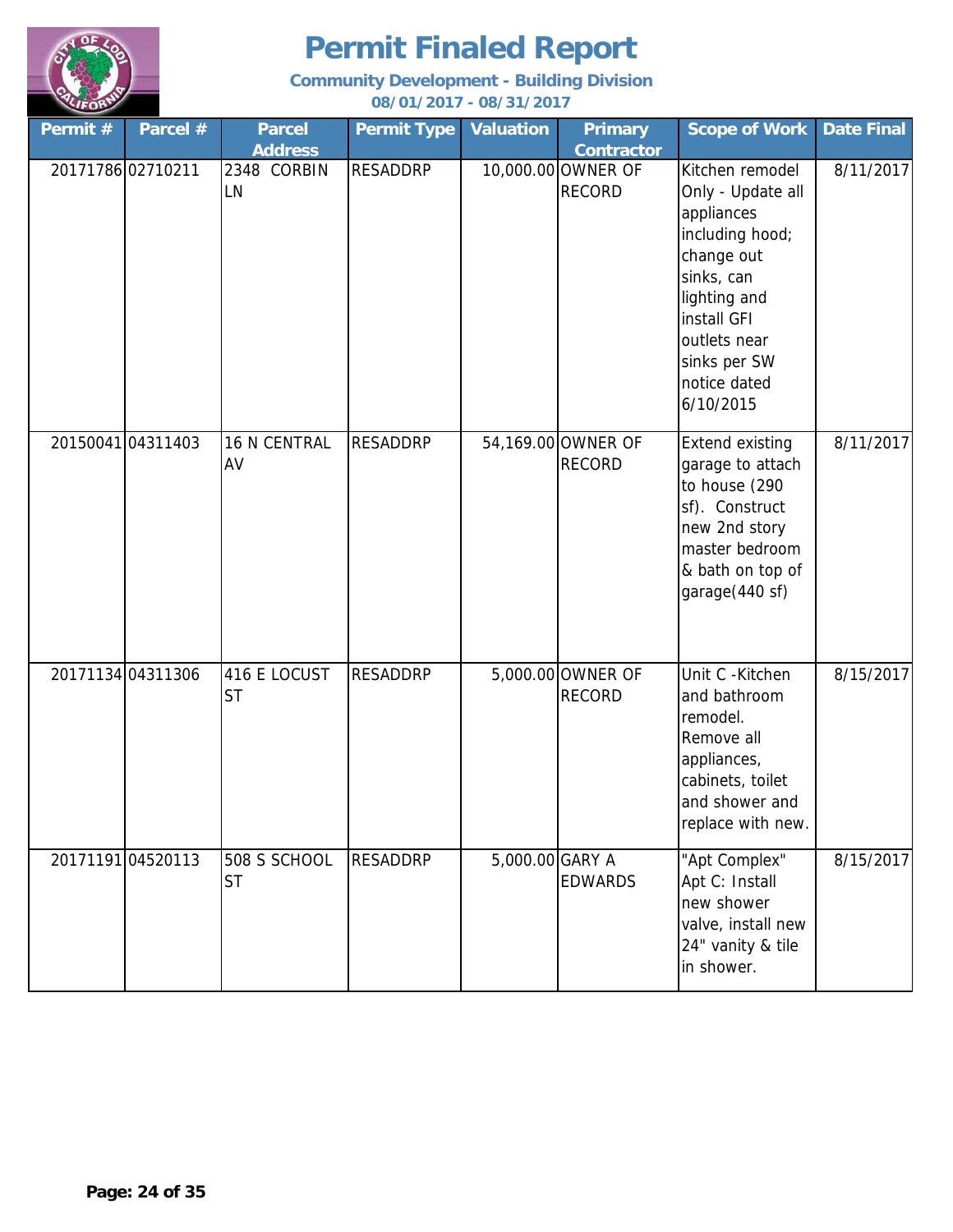

| Permit# | Parcel #          | <b>Parcel</b><br><b>Address</b> | <b>Permit Type</b> | <b>Valuation</b>  | <b>Primary</b><br><b>Contractor</b>                       | <b>Scope of Work</b>                                                                                                                                                                                                               | <b>Date Final</b> |
|---------|-------------------|---------------------------------|--------------------|-------------------|-----------------------------------------------------------|------------------------------------------------------------------------------------------------------------------------------------------------------------------------------------------------------------------------------------|-------------------|
|         | 20171616 03324053 | 534<br><b>HUNTINGTON</b><br>DR  | <b>RESADDRP</b>    |                   | 5,000.00 LEISURE LIFE<br><b>WALK IN TUBS</b><br>& SHOWERS | Hall bathroom<br>upstairs: Remove<br>existing bathtub<br>w/ shower and<br>replace with a<br>new walk-in tub.<br>Hook up to<br>existing<br>plumbing add<br>GFCI circuit.                                                            | 8/15/2017         |
|         | 2017151602942003  | 822<br><b>EUCALYPTUS CT</b>     | <b>RESADDRP</b>    | 2,900.00 CLARK    | WAGAMAN<br><b>DESIGNS</b>                                 | Install 13 x 11<br>solid patio cover<br>with fan                                                                                                                                                                                   | 8/15/2017         |
|         | 20171635 02720038 | 809 LAVER CT                    | <b>RESADDRP</b>    | 19,125.00 CENTRAL | <b>PACIFIC</b><br>ROOFING INC                             | Remove existing<br>tile roof & install<br>new comp roof.<br>R-38 insulation<br>to be installed by<br>others.                                                                                                                       | 8/16/2017         |
|         | 20171646 06259040 | 230 ARCADIA<br><b>PL</b>        | <b>RESADDRP</b>    | 5,733.00 TUDOR    | <b>CONSTRUCTIO</b><br>N & REST                            | Hall bathroom<br>only: Remove<br>and replace appx<br>60sf of<br>1/2"drywall-<br>greenboard in<br>shower. Remove<br>and replace<br>cultured marble<br>walls. Replace<br>angle stop valve<br>for toilet. Detach<br>and reset toilet. | 8/16/2017         |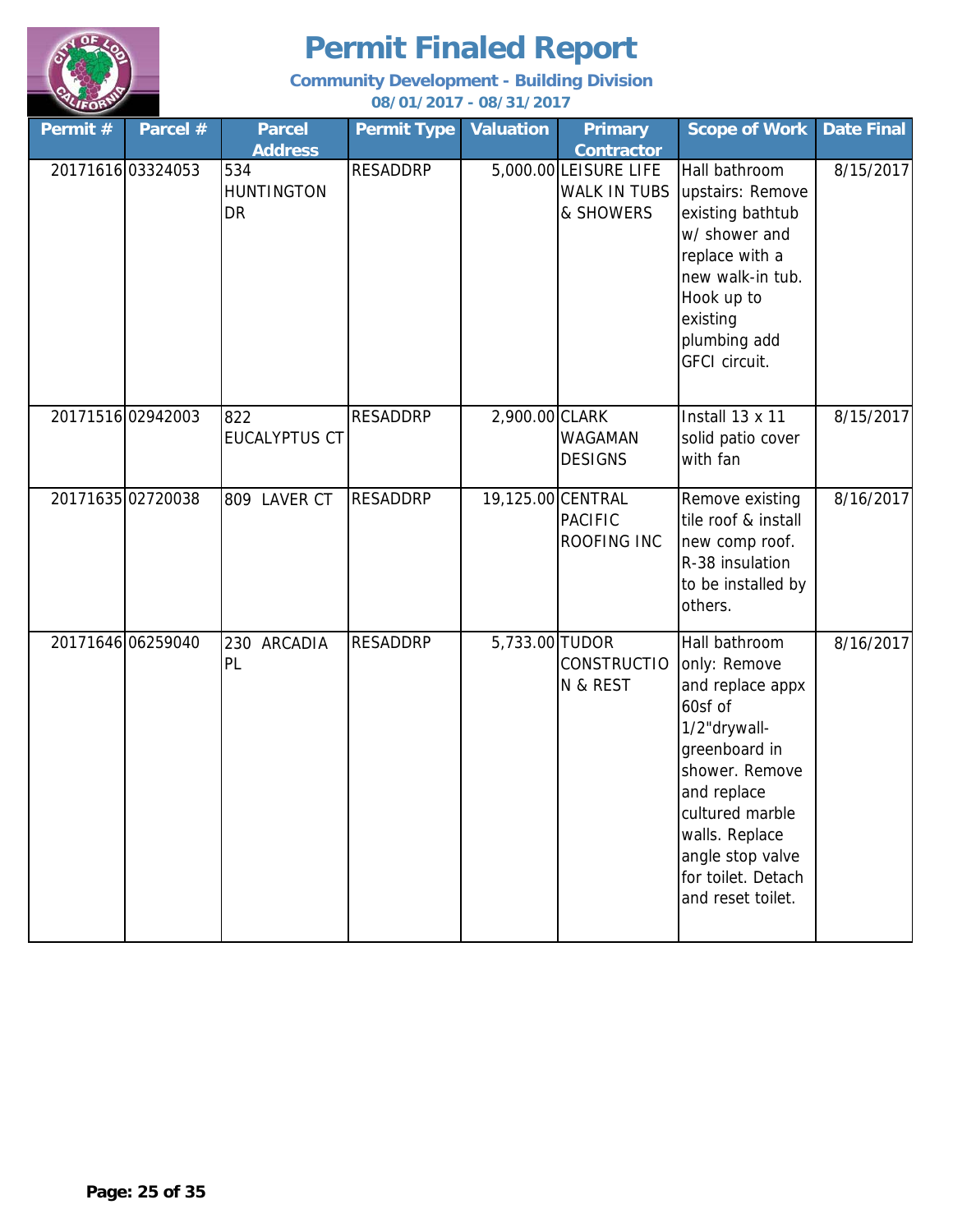

| Permit# | Parcel #          | <b>Parcel</b><br><b>Address</b> | <b>Permit Type</b> | <b>Valuation</b> | <b>Primary</b><br><b>Contractor</b>                     | <b>Scope of Work</b>                                                                                                                                                                                                                                                  | <b>Date Final</b> |
|---------|-------------------|---------------------------------|--------------------|------------------|---------------------------------------------------------|-----------------------------------------------------------------------------------------------------------------------------------------------------------------------------------------------------------------------------------------------------------------------|-------------------|
|         | 20171009 04116126 | 211 W<br><b>LOCKEFORD ST</b>    | <b>RESADDRP</b>    | 4,000.00 SALES   | <b>CONSTRUCTIO</b><br>N                                 | Duplex - Upper<br>patio leaking into<br>garage below.<br>Replace rotten<br>wood, sheetrock,<br>water-proof deck<br>with ditra<br>waterproof<br>membrane, tile<br>over. Revision<br>or separate<br>permit required<br>to repair and/or<br>replace existing<br>framing. | 8/16/2017         |
|         | 20171328 05815001 | <b>1510 S MILLS</b><br>AV       | <b>RESADDRP</b>    |                  | 17,400.00 LP GENERAL<br>CONTRACTING<br>INC.             | Bldg 10, Units<br>125-127 & 225-<br>227 - Window<br>replacement &<br>siding repair                                                                                                                                                                                    | 8/16/2017         |
|         | 2017145304524004  | 6 SPRUCE ST                     | <b>RESADDRP</b>    |                  | 6,500.00 UNIVERSAL<br>LATHE &<br><b>PLASTER</b>         | Apply stucco<br>over wood siding<br>on entire<br>building.                                                                                                                                                                                                            | 8/16/2017         |
|         | 2017146503927205  | 1513<br>EDGEWOOD DR             | <b>RESADDRP</b>    |                  | 18,400.00 ALL WEATHER<br><b>ROOFING</b><br>COMPANY INC. | Tear off tile.<br>Install 7/16 OSB<br>over space<br>sheathing. Install<br>R-38 in attic.<br>Install comp                                                                                                                                                              | 8/16/2017         |
|         | 2017008803323010  | 1502 KEAGLE<br><b>WY</b>        | <b>RESADDRP</b>    |                  | 8,500.00 OWNER OF<br><b>RECORD</b>                      | Remodel<br>bathroom - sink,<br>shower, cabinet,<br>tile, replace fan,<br>replace<br>florescent tube<br>with (2) light<br>fixtures, & install<br>dual plug GFI                                                                                                         | 8/17/2017         |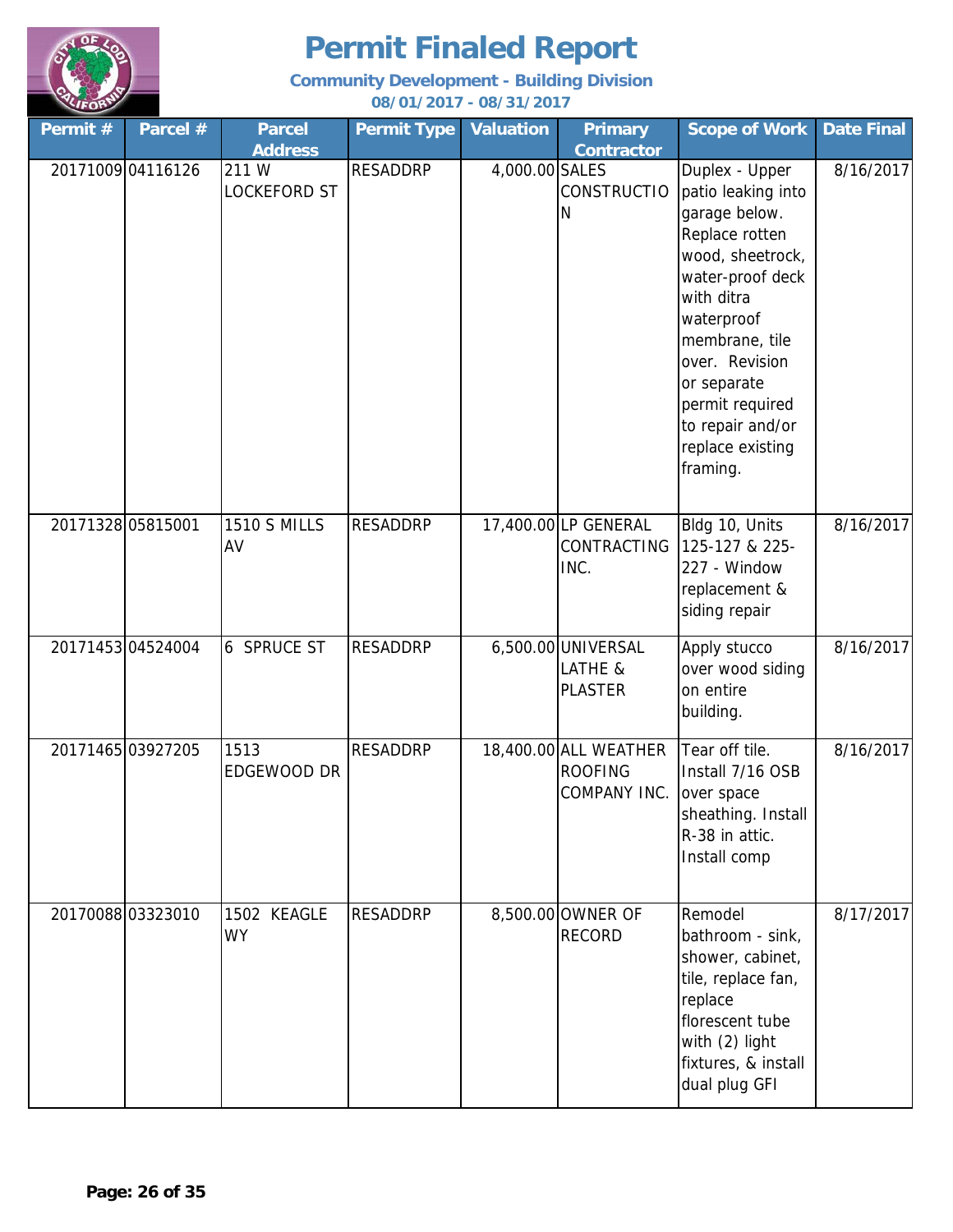

| Permit #         | Parcel #          | <b>Parcel</b><br><b>Address</b> | <b>Permit Type</b> | <b>Valuation</b> | <b>Primary</b><br><b>Contractor</b>               | <b>Scope of Work</b>                                                                                                                                                                                                                                                       | <b>Date Final</b> |
|------------------|-------------------|---------------------------------|--------------------|------------------|---------------------------------------------------|----------------------------------------------------------------------------------------------------------------------------------------------------------------------------------------------------------------------------------------------------------------------------|-------------------|
| 2017152104743011 |                   | 924<br><b>WOODROW ST</b>        | <b>RESADDRP</b>    |                  | 7,551.00 DAVID W<br><b>BRAZIL</b><br>ROOFING, INC | Tear off comp<br>roof, install new<br>comp over<br>existing<br>sheathing.<br>Owner has R-38<br>insulation in attic<br>now.                                                                                                                                                 | 8/17/2017         |
|                  | 2017182102918002  | 66 GARDEN DR RESADDRP           |                    |                  | 2,965.00 TOKAY GLASS                              | Replace 5<br>windows like for<br>like.                                                                                                                                                                                                                                     | 8/17/2017         |
|                  | 20171154 04127425 | 468 PIONEER<br>DR               | <b>RESADDRP</b>    |                  | 1,800.00 Servicemaster<br>Advantage               | Fire damage<br>repair per<br>property<br>evaluation dated<br>May 25, 2017.<br>Replace drywall<br>and insulation in<br>kitchen area.<br>Replace<br>ductwork. Repair<br>electric outlet at<br>range                                                                          | 8/21/2017         |
|                  | 2016203304515019  | 1320 S<br>PLEASANT AV           | <b>RESADDRP</b>    |                  | 10,000.00 MATHEWS<br><b>BUILDERS,</b><br>INC.     | Remodeling fire<br>damaged<br>building. Re-<br>wire residence &<br>install 200 amp<br>main service &<br>sub breaker<br>panel. Install<br>new HVAC<br>central system.<br>Replace broken<br>windows.<br>REVISIONS: Add<br>water, sewer and<br>gas lines to<br>scope (8/7/17) | 8/22/2017         |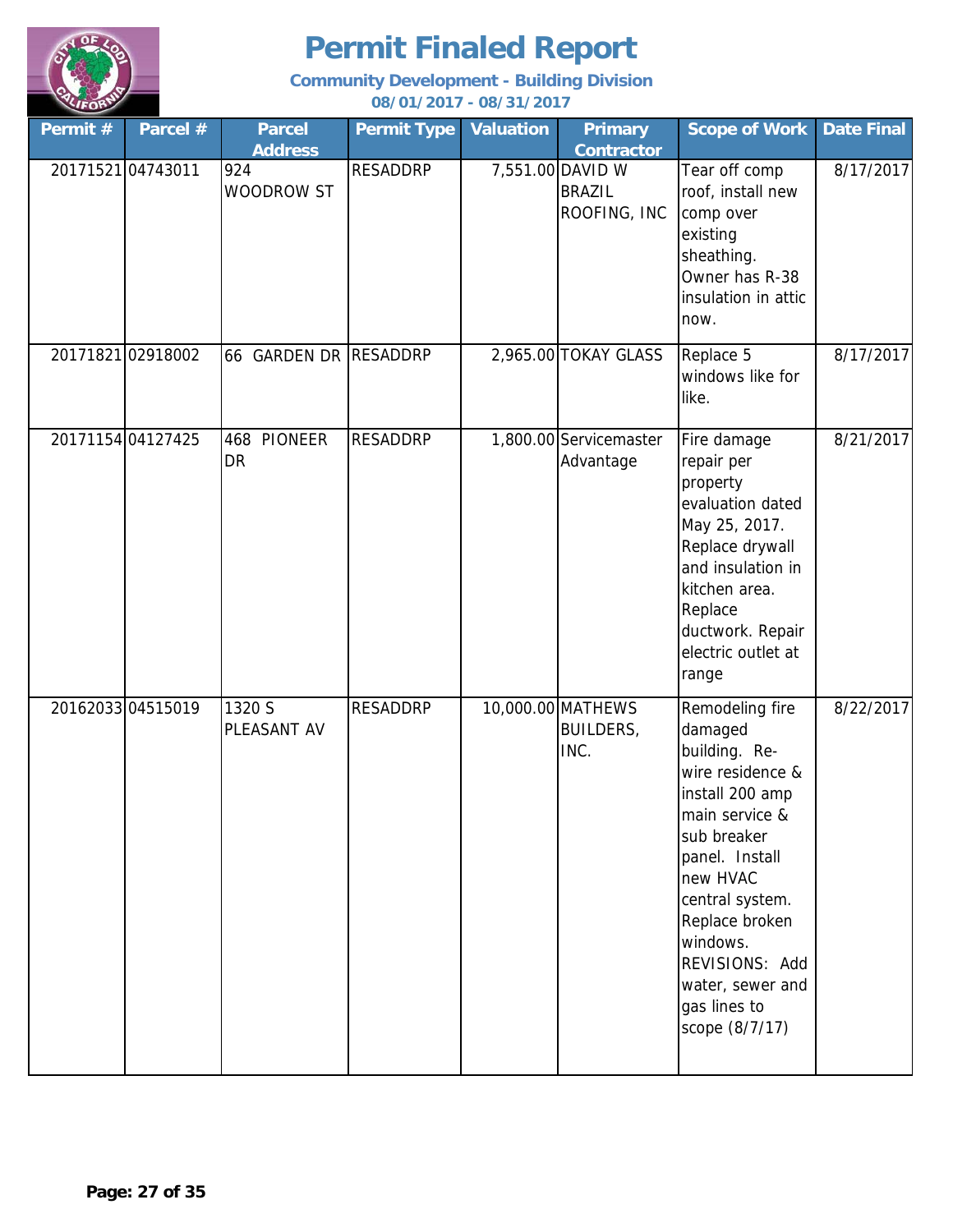

| Permit # | Parcel #          | <b>Parcel</b><br><b>Address</b>  | <b>Permit Type</b> | <b>Valuation</b> | <b>Primary</b><br><b>Contractor</b>                | <b>Scope of Work</b>                                                                                                                                                                                                                       | <b>Date Final</b> |
|----------|-------------------|----------------------------------|--------------------|------------------|----------------------------------------------------|--------------------------------------------------------------------------------------------------------------------------------------------------------------------------------------------------------------------------------------------|-------------------|
|          | 20171574 03917010 | 713 EUREKA AV RESADDRP           |                    | 5,600.00 TUDOR   | <b>CONSTRUCTIO</b><br>N & REST                     | Water damage to<br>master bedroom<br>& bathroom<br>ceiling. Replace<br>290 sf of R-38<br>insulation & 1/2"<br>drywall.                                                                                                                     | 8/22/2017         |
|          | 2017163306022013  | 1127<br><b>WIMBLEDON DR</b>      | <b>RESADDRP</b>    | 5,000.00 GARY A  | <b>EDWARDS</b>                                     | Master bath:<br>replace shower<br>valve, paint,<br>replace existing<br>toilet. Kitchen:<br>Demo old light<br>fixture, sheet<br>rock & install (5)<br>can lights.                                                                           | 8/23/2017         |
|          | 20171151 04715005 | 731 S<br>WASHINGTON<br><b>ST</b> | <b>RESADDRP</b>    |                  | 1,800.00 OWNER OF<br><b>RECORD</b>                 | Replace one<br>broken 2x4 wall<br>stud, a portion of<br>the 2x4 bottom<br>plate and repair<br>exterior stucco in<br>a unconditioned<br>storage room<br>attached to the<br>detached garage.<br>Damage done<br>by a car hitting<br>the wall. | 8/23/2017         |
|          | 20171236 01517003 | 1285 LILAC ST                    | <b>RESADDRP</b>    |                  | 40,000.00 MCEACHRON<br><b>CONSTRUCTIO</b><br>N INC | Kitchen remodel<br>to include<br>cabinets,<br>counters, new<br>lighting and<br>plumbing. Same<br>layout of kitchen.                                                                                                                        | 8/24/2017         |
|          | 20171642 06226020 | 2416 BANYAN<br><b>DR</b>         | <b>RESADDRP</b>    |                  | 1,500.00 OWNER OF<br><b>RECORD</b>                 | Stucco over<br>wood siding - on<br>front of house                                                                                                                                                                                          | 8/24/2017         |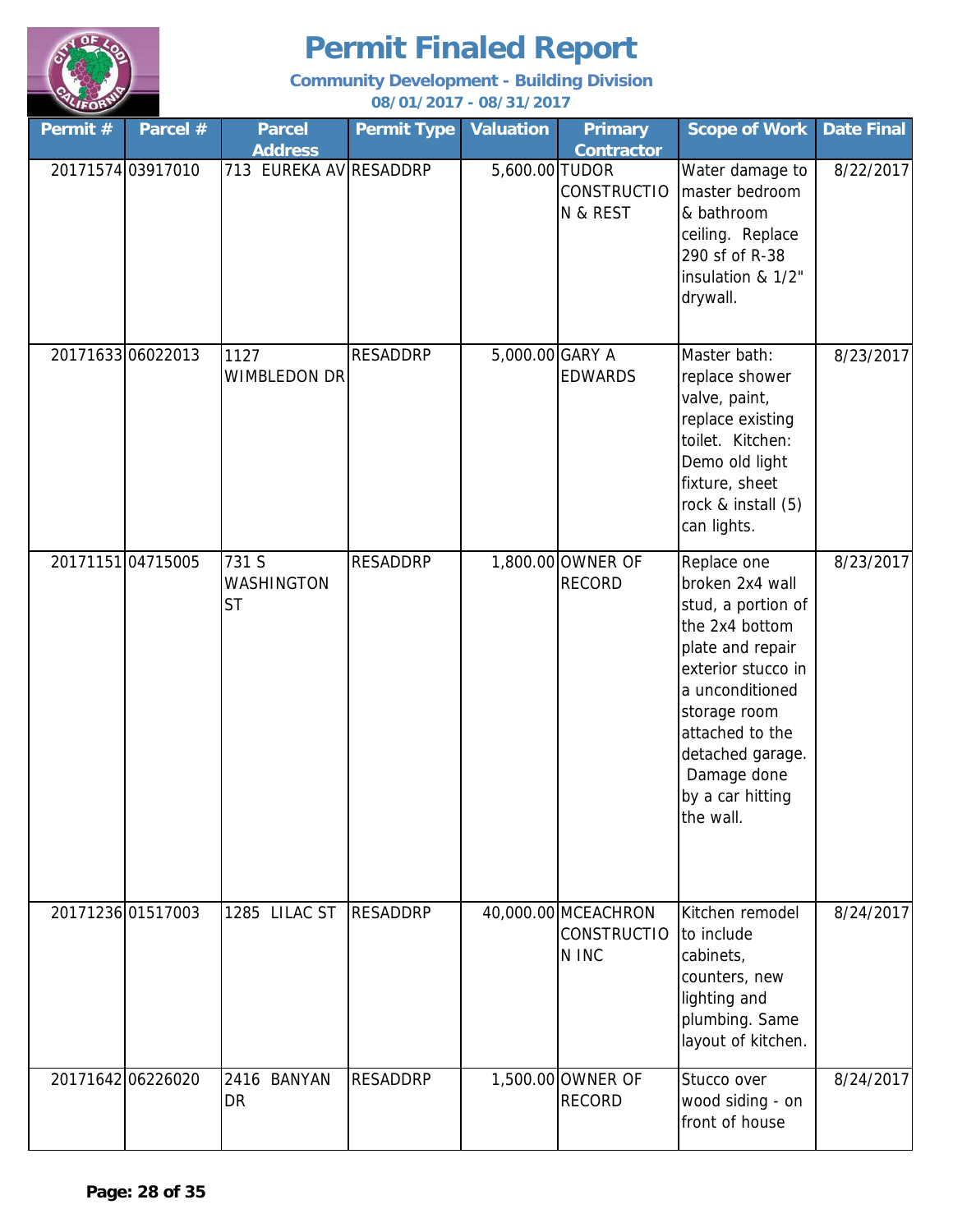

| Permit #          | Parcel #          | <b>Parcel</b><br><b>Address</b> | <b>Permit Type</b> | <b>Valuation</b>  | <b>Primary</b><br><b>Contractor</b>            | <b>Scope of Work</b>                                                                                                                                                                              | <b>Date Final</b> |
|-------------------|-------------------|---------------------------------|--------------------|-------------------|------------------------------------------------|---------------------------------------------------------------------------------------------------------------------------------------------------------------------------------------------------|-------------------|
| 20171772 05862041 |                   | <b>1906 S MILLS</b><br>#2 AV    | <b>RESADDRP</b>    |                   | 500.00 MANDAL<br><b>CONSTRUCTIO</b><br>N INC.  | Replace Back<br>door - like for like                                                                                                                                                              | 8/29/2017         |
| 20171720 03118213 |                   | 1210 S<br><b>CRESCENT AV</b>    | <b>RESADDRP</b>    | 35,000.00 GRIZZLY | <b>CONSTRUCTIO</b><br>N                        | Interior remodel.<br><b>New</b><br>doors, windows, dr<br>ywall, lighting<br>electrical, kitchen<br>and bathroom<br>remove and<br>replace like for<br>like.                                        | 8/29/2017         |
|                   | 2017168802734009  | 354 S LOWER<br>SACRAMENT RD     | <b>RESADDRP</b>    | 17,000.00 MUNOZ   | ROOFING, INC.                                  | Tear off existing<br>shake roof,<br>install OSB,<br>install comp.<br>Add R-38 ceiling<br>insulation.                                                                                              | 8/29/2017         |
|                   | 20171197 03704415 | 19 N SUNSET<br>DR               | <b>RESADDRP</b>    |                   | 7,000.00 MAZZERA'S<br><b>APPLIANCE</b><br>INC. | Retro fit (14)<br>windows like for<br>like                                                                                                                                                        | 8/30/2017         |
|                   | 25265 04310001    | 325 E LOCUST<br><b>ST</b>       | <b>RESADDRP</b>    | 0.00              |                                                | Convert existing<br>detached garage<br>to dwelling.<br>Adding 1 car<br>carport, laundry<br>room, bathroom.<br>Service upgrade<br>from 100 amp to<br>200 amp located<br>@ 325 1/2 E.<br>Locust St. | 8/30/2017         |
|                   | 20171937 04127213 | 501<br><b>CALAVERAS ST</b>      | <b>RESADDRP</b>    |                   | 2,350.00 TOKAY GLASS                           | Replace (2)<br>windows and (1)<br>patio door like<br>for like                                                                                                                                     | 8/31/2017         |
|                   | 2016101303118512  | 721 W<br><b>KETTLEMAN LN</b>    | <b>RESADDRP</b>    |                   | 20,000.00 HONEYS AIR<br><b>INC</b>             | 721 & 723 W.<br>Kettleman<br>Duplex-Install<br>(cut-in) (2) HVAC<br>units                                                                                                                         | 8/31/2017         |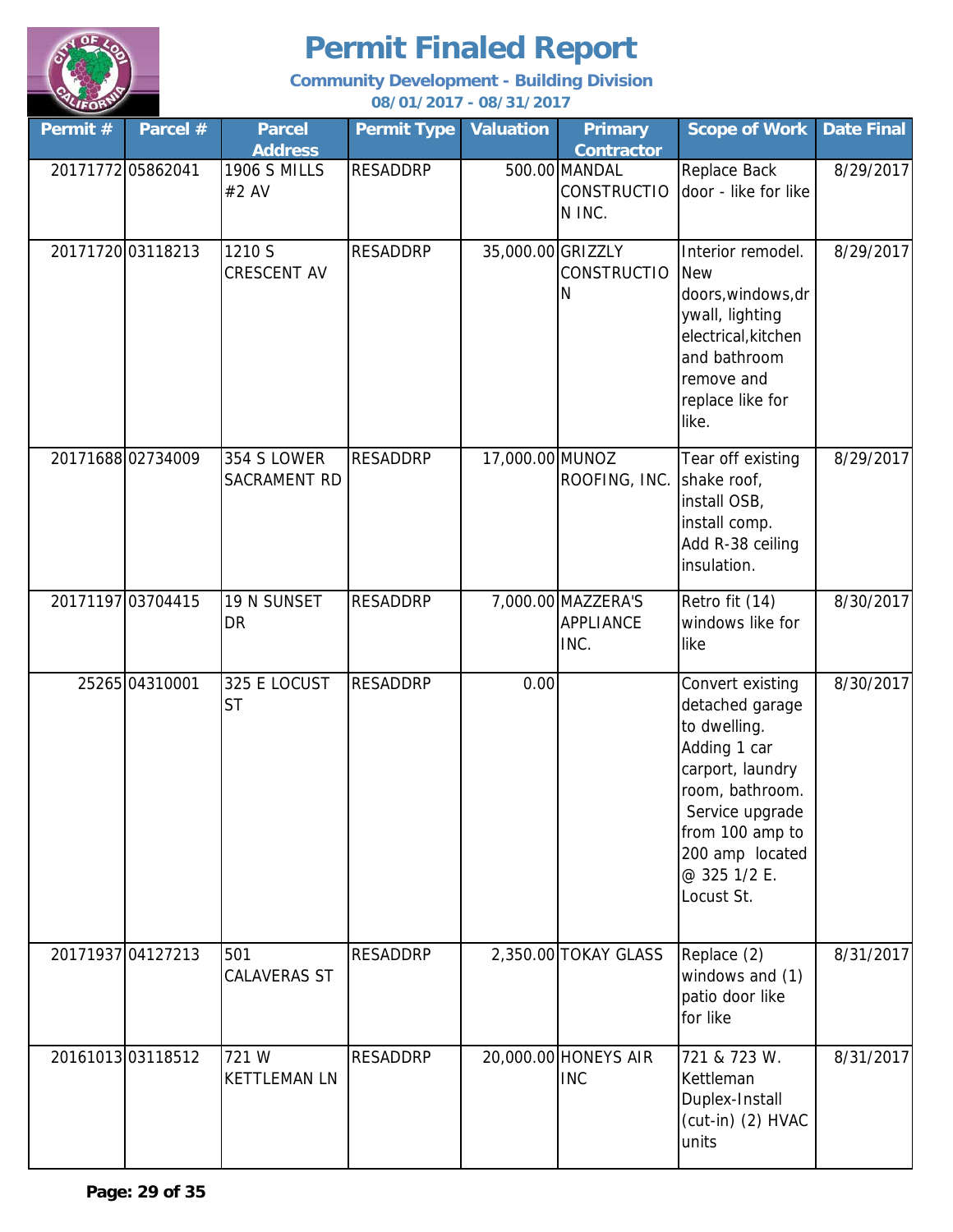

| Permit #          | Parcel # | <b>Parcel</b><br><b>Address</b> | <b>Permit Type</b> | <b>Valuation</b> | <b>Primary</b><br><b>Contractor</b> | <b>Scope of Work</b>                                                                                                                                                                                                   | <b>Date Final</b> |
|-------------------|----------|---------------------------------|--------------------|------------------|-------------------------------------|------------------------------------------------------------------------------------------------------------------------------------------------------------------------------------------------------------------------|-------------------|
| 20170397 03722102 |          | 709 W LOCUST<br>DR              | <b>RESADDRP</b>    | 25,000.00 LENZI  | <b>INCORPORATE</b><br>D             | "Second dwelling<br>unit at rear of<br>property"<br>Remodel interior:<br>new windows,<br>doors, bathroom<br>renovation. New<br>garage doors.<br>Changeout water<br>heater in garage<br>like for like same<br>location. | 8/31/2017         |
| 2017039803722102  |          | 709 W LOCUST<br><b>DR</b>       | <b>RESADDRP</b>    | 50,000.00 LENZI  | <b>INCORPORATE</b><br>D             | "Located in main<br>dwelling unit"<br>Interior remodel,<br>kitchen,<br>bathroom HVAC,<br>window, doors.<br>Add rear deck<br>and patio roof<br>cover. Change<br>water heater<br>from tank to<br>tankless.               | 8/31/2017         |
| 20162545 02744013 |          | 2501<br>CHARDONNAY<br>LN        | <b>SFDDTACH</b>    |                  | 275,000.00 GRUPE HOMES              | New Single<br><b>Family Dwelling</b><br>3 bedroom MP2D<br>2782 sq ft. Fire<br>Sprinklers to be<br>on a separate<br>permit.                                                                                             | 8/1/2017          |
| 20162546 02744014 |          | 2507<br>CHARDONNAY<br>LN        | <b>SFDDTACH</b>    |                  | 275,000.00 GRUPE HOMES              | New Single<br><b>Family Dwelling</b><br>4 bedroom MP3A<br>3160 sq ft. Fire<br>Sprinkler to be<br>on a separate<br>permit.                                                                                              | 8/1/2017          |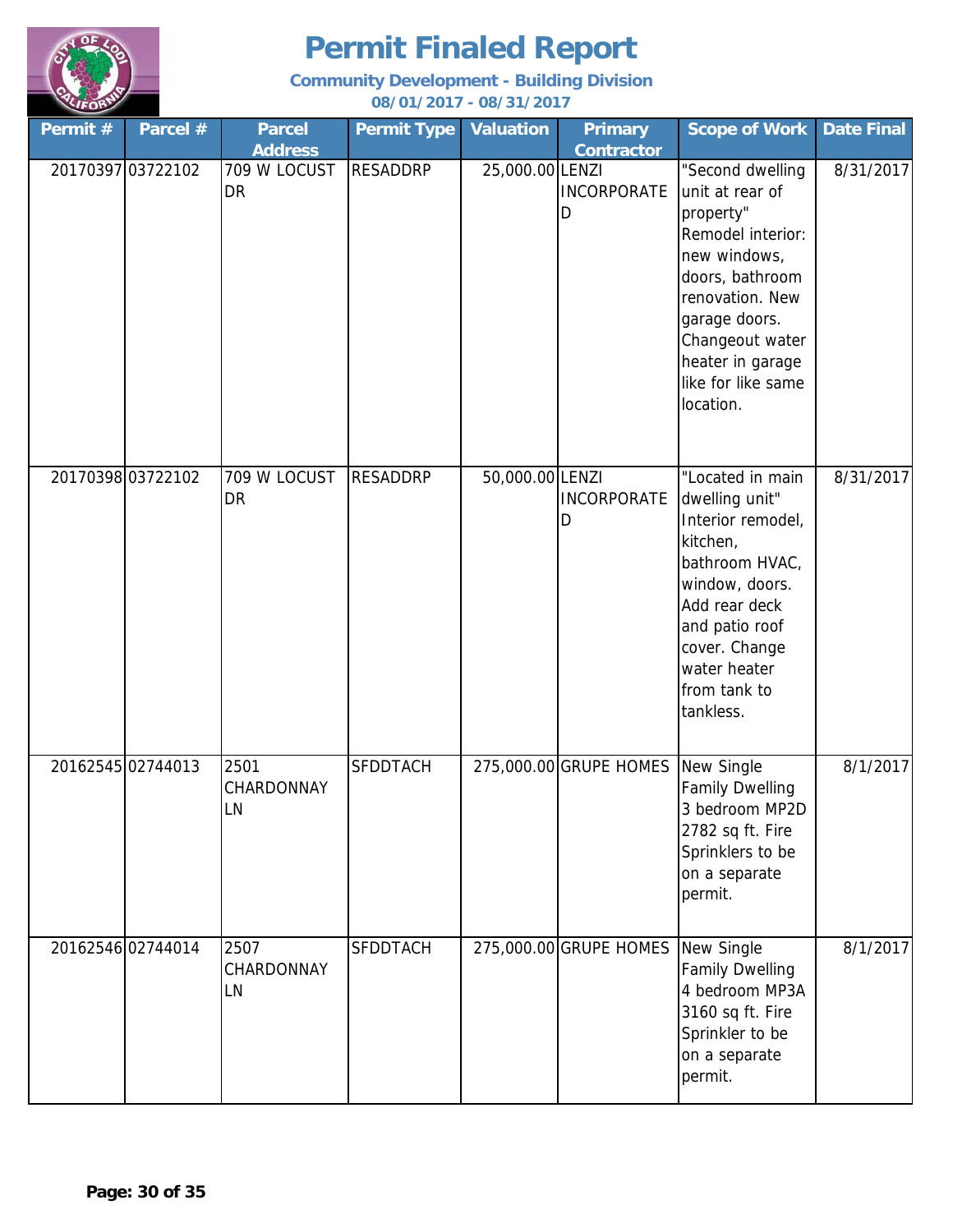

| Permit # | Parcel #          | <b>Parcel</b><br><b>Address</b> | <b>Permit Type</b> | <b>Valuation</b> | <b>Primary</b><br><b>Contractor</b> | <b>Scope of Work</b>                                                                                                         | <b>Date Final</b> |
|----------|-------------------|---------------------------------|--------------------|------------------|-------------------------------------|------------------------------------------------------------------------------------------------------------------------------|-------------------|
|          | 20162549 02744015 | 1212 BARBERA<br><b>CT</b>       | <b>SFDDTACH</b>    |                  | 275,000.00 GRUPE HOMES              | New Single<br><b>Family Dwelling</b><br>4 bedroom,<br>MP3A, 3160 sq<br>ft. Fire Sprinklers<br>to be on a<br>separate permit. | 8/1/2017          |
|          | 20163048 05867005 | 179 MERTON<br><b>WY</b>         | <b>SFDDTACH</b>    |                  | 204,828.00 FCB HOMES                | New Single<br><b>Family Dwelling</b><br>4 bedroom 2369<br>sq ft MP3C                                                         | 8/3/2017          |
|          | 2016255002744016  | 1206 BARBERA<br><b>CT</b>       | <b>SFDDTACH</b>    |                  | 275,000.00 GRUPE HOMES              | New Single<br><b>Family Dwelling</b><br>3 bedroom MP1A<br>2567 sq ft Fire<br>Sprinklers to be<br>on a separate<br>permit.    | 8/3/2017          |
|          | 20162552 02744017 | 1200 BARBERA<br>CT              | <b>SFDDTACH</b>    |                  | 275,000.00 GRUPE HOMES New Single   | <b>Family Dwelling</b><br>3 bedroom MP2C<br>2773 sq ft. Fire<br>Sprinklers to be<br>on a separate<br>permit.                 | 8/3/2017          |
|          | 2016255302744018  | 1201 BARBERA<br><b>CT</b>       | <b>SFDDTACH</b>    |                  | 275,000.00 GRUPE HOMES New Single   | <b>Family Dwelling</b><br>4 bedroom MP3B<br>3160 sq ft. Fire<br>Sprinklers to be<br>on a separate<br>permit.                 | 8/3/2017          |
|          | 20162659 02956074 | 193 HEIRLOOM<br>AV              | <b>SFDDTACH</b>    |                  | 286,181.00 FCB HOMES                | New Single<br><b>Family Dwelling</b><br>4 bedroom, 3215<br>sq ft MP102A<br><b>Fire Sprinklers</b><br>on a separate<br>permit | 8/7/2017          |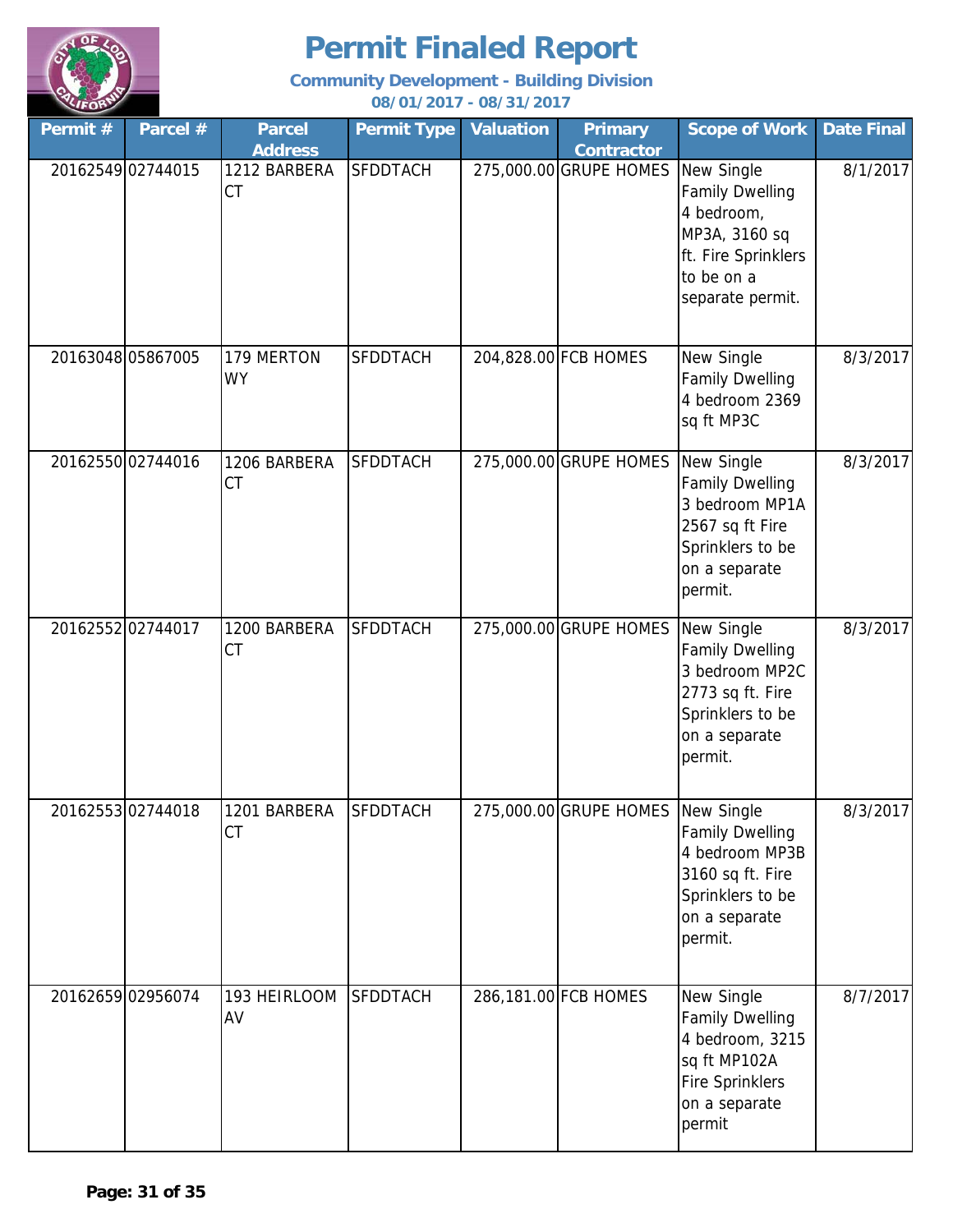

| Permit # | Parcel #          | <b>Parcel</b><br><b>Address</b>   | <b>Permit Type</b> | <b>Valuation</b> | <b>Primary</b><br><b>Contractor</b> | <b>Scope of Work</b>                                                                                                           | <b>Date Final</b> |
|----------|-------------------|-----------------------------------|--------------------|------------------|-------------------------------------|--------------------------------------------------------------------------------------------------------------------------------|-------------------|
|          | 20163052 05867007 | 167 MERTON<br><b>WY</b>           | <b>SFDDTACH</b>    |                  | 202,935.00 FCB HOMES                | New Single<br><b>Family Dwelling</b><br>3 bedroom 2354<br>sq ft MP2B                                                           | 8/7/2017          |
|          | 20162656 02953021 | 185 JUBILEE<br>LN                 | <b>SFDDTACH</b>    |                  | 284,462.00 FCB HOMES                | New Single<br><b>Family Dwelling</b><br>4 bedroom, 3203<br>sq ft, MP102A,<br>Fire Sprinklers to<br>be on a separate<br>permit. | 8/8/2017          |
|          | 2016305105867006  | 173<br><b>MERTON</b><br><b>WY</b> | <b>SFDDTACH</b>    |                  | 258,189.00 FCB HOMES                | New Single<br><b>Family Dwelling</b><br>4 bedroom, 2957<br>sq ft MP4A                                                          | 8/9/2017          |
|          | 20163039 05867032 | <b>MERTON</b><br>160<br><b>WY</b> | <b>SFDDTACH</b>    |                  | 264,653.00 FCB HOMES                | New Single<br><b>Family Dwelling</b><br>4 bedroom, 2503<br>sq ft MP4C                                                          | 8/10/2017         |
|          | 20162692 02954038 | 216 COTTAGE<br>LN                 | <b>SFDDTACH</b>    |                  | 284,462.00 FCB HOMES                | New Single<br><b>Family Dwelling</b><br>4 bedroom 3203<br>sq ft MP102C                                                         | 8/10/2017         |
|          | 20162697 02954037 | 2764<br>AMBROSIA ST               | <b>SFDDTACH</b>    |                  | 226,746.00 FCB HOMES                | New Single<br><b>Family Dwelling</b><br>3 bedroom 2615<br>sq ft MP202C                                                         | 8/10/2017         |
|          | 20162506 02744022 | 2525<br>CHARDONNAY<br>LN          | <b>SFDDTACH</b>    |                  | 275,000.00 GRUPE HOMES              | New Single<br><b>Family Dwelling</b><br>3 bedroom MP1B<br>2567 sq ft. Fire<br>Sprinklers to be<br>on a separate<br>permit.     | 8/15/2017         |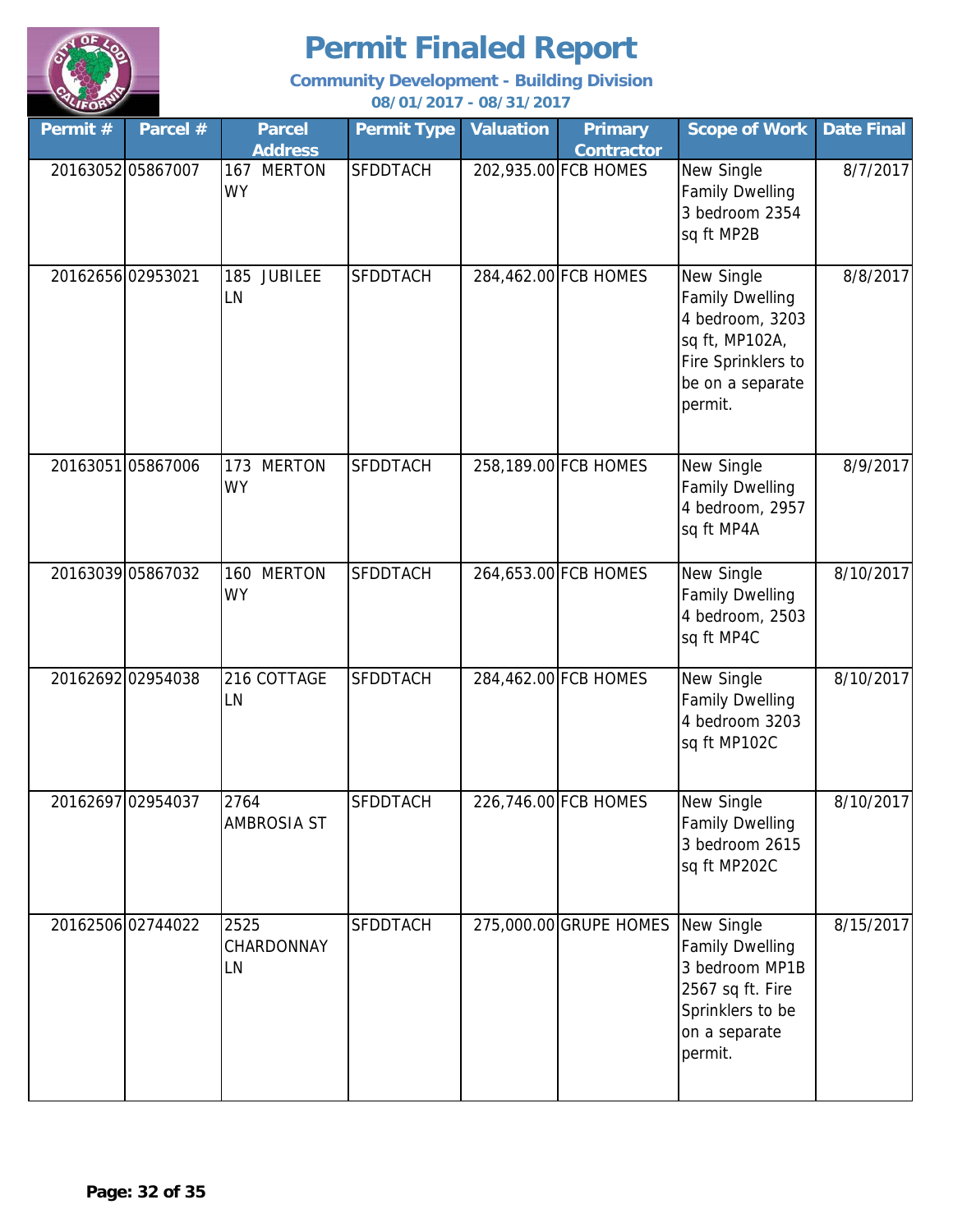

| Permit#           | Parcel #          | <b>Parcel</b><br><b>Address</b>   | <b>Permit Type</b> | <b>Valuation</b> | <b>Primary</b><br><b>Contractor</b> | <b>Scope of Work</b>                                                                                                      | <b>Date Final</b> |
|-------------------|-------------------|-----------------------------------|--------------------|------------------|-------------------------------------|---------------------------------------------------------------------------------------------------------------------------|-------------------|
|                   | 2016255502744020  | 1213 BARBERA<br><b>CT</b>         | <b>SFDDTACH</b>    |                  | 275,000.00 GRUPE HOMES              | New Single<br><b>Family Dwelling</b><br>3 bedroom MP2D<br>2782 sq ft Fire<br>Sprinklers to be<br>on a separate<br>permit. | 8/15/2017         |
| 20162556 02744021 |                   | 2519<br>CHARDONNAY<br>LN          | <b>SFDDTACH</b>    |                  | 275,000.00 GRUPE HOMES              | New Single<br><b>Family Dwelling</b><br>3 bedroom MP2C<br>2773 sq ft Fire<br>Sprinklers on a<br>separate permit.          | 8/15/2017         |
|                   | 20163047 05867033 | <b>MERTON</b><br>166<br><b>WY</b> | <b>SFDDTACH</b>    |                  | 204,828.00 FCB HOMES                | New Single<br><b>Family Dwelling</b><br>3 bedroom 2369<br>sq ft MP3B                                                      | 8/15/2017         |
| 20162830 02956057 |                   | 3022<br><b>CELEBRATION</b><br>DR  | <b>SFDDTACH</b>    |                  | 250,262.00 FCB HOMES                | New Single<br><b>Family Dwelling</b><br>3 bedroom 2555<br>sq ft MP202B                                                    | 8/17/2017         |
| 20162667 02956064 |                   | 3062<br>CELEBRATION<br>DR         | <b>SFDDTACH</b>    |                  | 226,746.00 FCB HOMES                | New Single<br><b>Family Dwelling</b><br>3 bedroom 2615<br>sq ft MP202C<br>Fire Sprinklers<br>on a separate<br>permit.     | 8/17/2017         |
| 20163056 05867001 |                   | 2932 OLYMPIC<br>AV                | <b>SFDDTACH</b>    |                  | 187,382.00 FCB HOMES                | New Single<br><b>Family Dwelling</b><br>3 bedroom, 2223<br>sq ft, MP1B                                                    | 8/24/2017         |
|                   | 20163059 05867002 | 2926 OLYMPIC<br>AV                | <b>SFDDTACH</b>    |                  | 186,220.00 FCB HOMES                | New Single<br><b>Family Dwelling</b><br>3 bedroom, 2192<br>sq ft MP1C                                                     | 8/28/2017         |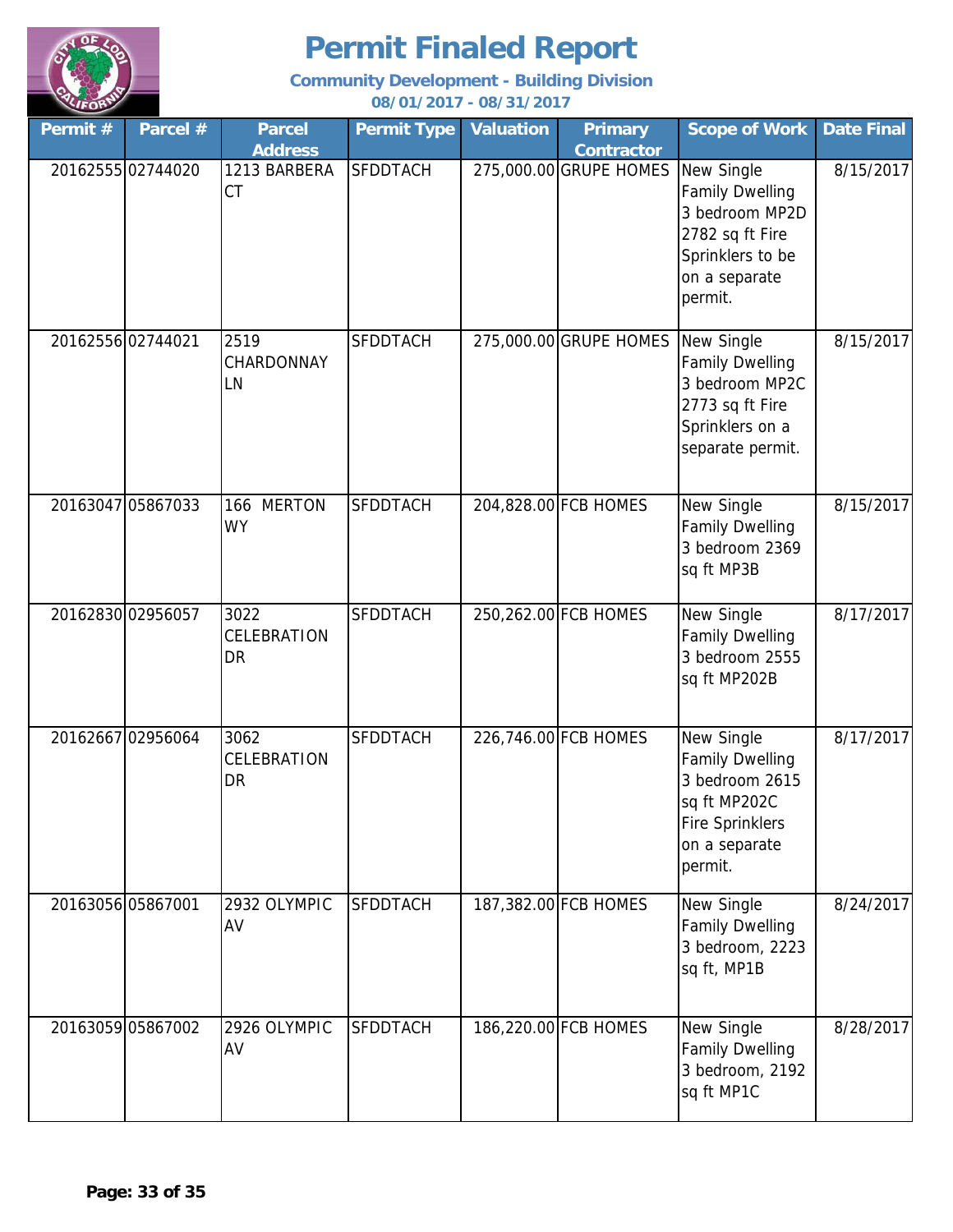

| Permit # | Parcel #          | <b>Parcel</b><br><b>Address</b>     | <b>Permit Type</b> | <b>Valuation</b> | <b>Primary</b><br><b>Contractor</b>              | <b>Scope of Work</b>                                                                                                 | <b>Date Final</b> |
|----------|-------------------|-------------------------------------|--------------------|------------------|--------------------------------------------------|----------------------------------------------------------------------------------------------------------------------|-------------------|
|          | 20162827 02956056 | 3016<br>CELEBRATION<br>DR           | <b>SFDDTACH</b>    |                  | 327,259.00 FCB HOMES                             | New Single<br><b>Family Dwelling</b><br>3 bedroom 3788<br>sq ft MP205C                                               | 8/30/2017         |
|          | 2016312005867003  | 2920 OLYMPIC<br>AV                  | <b>SFDDTACH</b>    |                  | 264,653.00 FCB HOMES                             | New Single<br><b>Family Dwelling</b><br>4 bedroom 2957<br>sq ft MP4C                                                 | 8/31/2017         |
|          | 20171156 02741007 | 2445 W<br><b>KETTLEMAN LN</b>       | <b>SIGN</b>        |                  | 9,294.00 VIKING SIGN<br><b>INSTALLATION</b><br>S | @2439 W.<br>Kettleman Ln -<br>"Comm Bldg"<br>Install (3) set<br>illum channel<br>letter - "AT&T"<br>with Globe logo. | 8/10/2017         |
|          | 20170740 04931029 | 810 S CLUFF AV SIGN                 |                    |                  | 8,000.00 ARROW SIGN<br>CO                        | <b>DMI Companies -</b><br>Install (2) non-<br>illuminated and<br>(1)illuminated<br>walls signs                       | 8/17/2017         |
|          | 2017047102742013  | <b>1387 S LOWER</b><br>SACRAMENT RD | <b>SIGN</b>        |                  | 15,350.00 PACIFIC NEON<br>CO                     | Fabricate &<br>install F&M Bank<br>letters & logo for<br>existing<br>monument &<br>building signs                    | 8/31/2017         |
|          | 20171474 06004007 | 920 W<br><b>KETTLEMAN LN</b>        | <b>SIGN</b>        |                  | 600.00 APOLLO SIGNS<br>& GRAPHICS                | "Yessy's" Reface<br>(3) illuminated<br>cabinet signs.                                                                | 8/31/2017         |